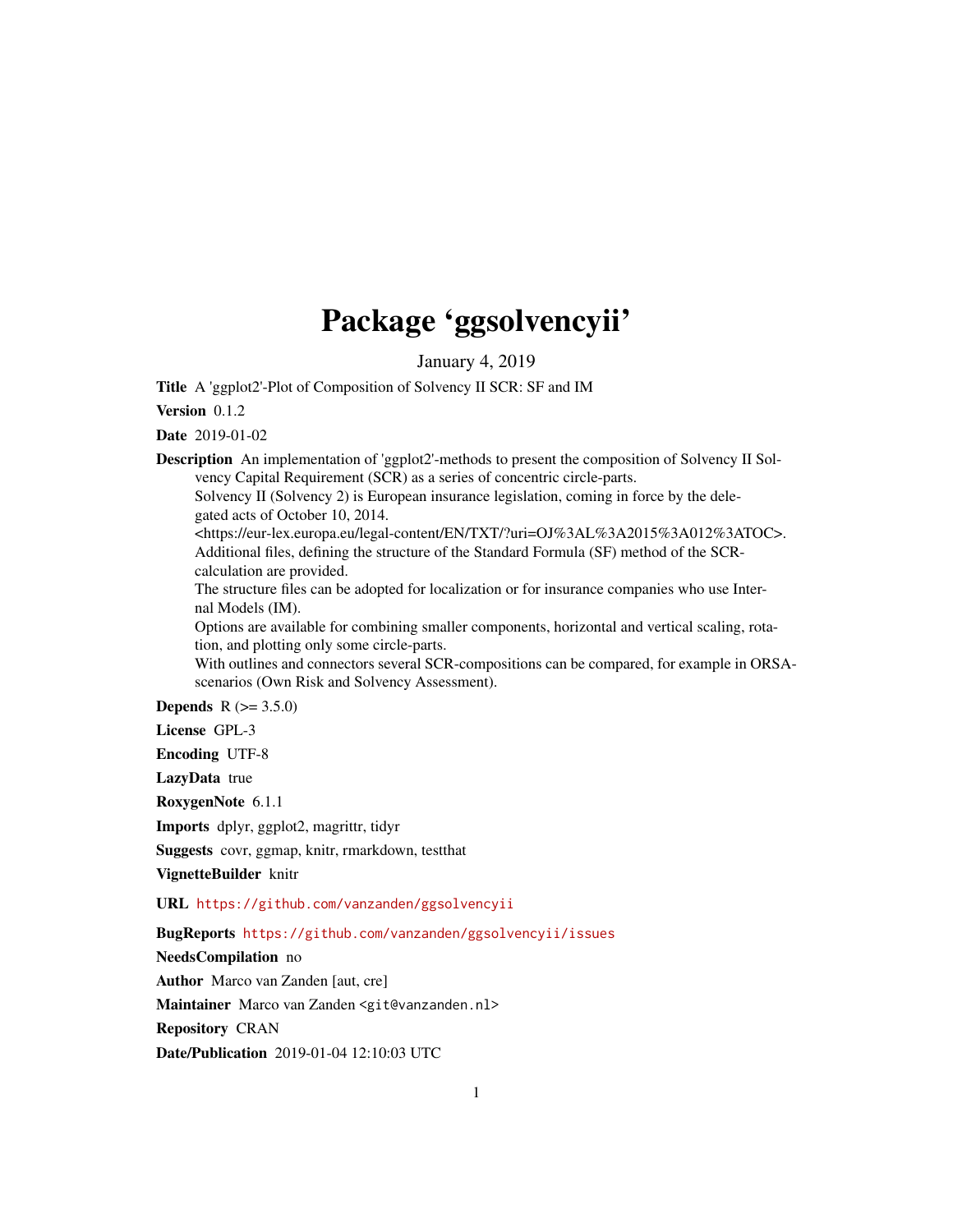## R topics documented:

| $\overline{3}$                                                                                                                                                                                                                                                                                                                                                                |
|-------------------------------------------------------------------------------------------------------------------------------------------------------------------------------------------------------------------------------------------------------------------------------------------------------------------------------------------------------------------------------|
| $\overline{4}$                                                                                                                                                                                                                                                                                                                                                                |
| $\overline{7}$                                                                                                                                                                                                                                                                                                                                                                |
| 10                                                                                                                                                                                                                                                                                                                                                                            |
| $sii$ $levelmax_s f16_993$ $\ldots$ $\ldots$ $\ldots$ $\ldots$ $\ldots$ $\ldots$ $\ldots$ $\ldots$ $\ldots$ $\ldots$ $\ldots$<br>11                                                                                                                                                                                                                                           |
| $sii$ $levelmax_s f16_995$ $\ldots$ $\ldots$ $\ldots$ $\ldots$ $\ldots$ $\ldots$ $\ldots$ $\ldots$ $\ldots$ $\ldots$ $\ldots$<br>12                                                                                                                                                                                                                                           |
| 12                                                                                                                                                                                                                                                                                                                                                                            |
| 13                                                                                                                                                                                                                                                                                                                                                                            |
| 14                                                                                                                                                                                                                                                                                                                                                                            |
| 15                                                                                                                                                                                                                                                                                                                                                                            |
| 15                                                                                                                                                                                                                                                                                                                                                                            |
| $sii_x_f1111colors_f116_eng$<br>16                                                                                                                                                                                                                                                                                                                                            |
| 16                                                                                                                                                                                                                                                                                                                                                                            |
| $\sin z$ $\text{ext}$ $\text{data}$ $\ldots$ $\ldots$ $\ldots$ $\ldots$ $\ldots$ $\ldots$ $\ldots$ $\ldots$ $\ldots$ $\ldots$ $\ldots$ $\ldots$<br>17                                                                                                                                                                                                                         |
| 18                                                                                                                                                                                                                                                                                                                                                                            |
| 18                                                                                                                                                                                                                                                                                                                                                                            |
| 19                                                                                                                                                                                                                                                                                                                                                                            |
| 19                                                                                                                                                                                                                                                                                                                                                                            |
| $\sin z$ ex 1 plot details $2 \dots \dots \dots \dots \dots \dots \dots \dots \dots \dots \dots \dots \dots$<br>20                                                                                                                                                                                                                                                            |
| $\sin z$ $\text{ext}$ $\text{ext}$ $\text{ext}$ $\text{ext}$ $\text{ext}$ $\text{ext}$ $\text{ext}$ $\text{ext}$ $\text{ext}$ $\text{ext}$ $\text{ext}$ $\text{ext}$ $\text{ext}$ $\text{ext}$ $\text{ext}$ $\text{ext}$ $\text{ext}$ $\text{ext}$ $\text{ext}$ $\text{ext}$ $\text{ext}$ $\text{ext}$ $\text{ext}$ $\text{ext}$ $\text{ext}$ $\text{ext}$ $\text{ext}$<br>22 |
| 22                                                                                                                                                                                                                                                                                                                                                                            |
| 23                                                                                                                                                                                                                                                                                                                                                                            |
|                                                                                                                                                                                                                                                                                                                                                                               |
| 25                                                                                                                                                                                                                                                                                                                                                                            |
| $\sin z$ $\cos 4$ $\sec 2x$ $\cos x$ $\cos x$ $\cos x$ $\cos x$ $\cos x$ $\cos x$ $\cos x$ $\cos x$ $\cos x$ $\cos x$ $\cos x$ $\cos x$ $\cos x$ $\cos x$ $\cos x$ $\cos x$ $\cos x$ $\cos x$ $\cos x$ $\cos x$ $\cos x$ $\cos x$ $\cos x$ $\cos x$ $\cos x$ $\cos x$ $\cos x$ $\cos x$ $\cos x$ $\cos x$ $\cos x$ $\cos x$ $\cos x$ $\$<br>26                                |
| 26                                                                                                                                                                                                                                                                                                                                                                            |
| 27<br>$\sin z$ $\cos 6$ $\sin 2$ $\cos 1$                                                                                                                                                                                                                                                                                                                                     |
| 28                                                                                                                                                                                                                                                                                                                                                                            |
| 29                                                                                                                                                                                                                                                                                                                                                                            |
| 29                                                                                                                                                                                                                                                                                                                                                                            |
| 30                                                                                                                                                                                                                                                                                                                                                                            |
| 30                                                                                                                                                                                                                                                                                                                                                                            |
| 31                                                                                                                                                                                                                                                                                                                                                                            |
| $\sin z$ $\cos 7$ $\cos 1$ $\cos 1$ $\cos 1$ $\cos 1$ $\cos 1$ $\cos 1$ $\cos 1$ $\cos 1$ $\cos 1$ $\cos 1$ $\cos 1$ $\cos 1$ $\cos 1$                                                                                                                                                                                                                                        |
|                                                                                                                                                                                                                                                                                                                                                                               |
|                                                                                                                                                                                                                                                                                                                                                                               |
|                                                                                                                                                                                                                                                                                                                                                                               |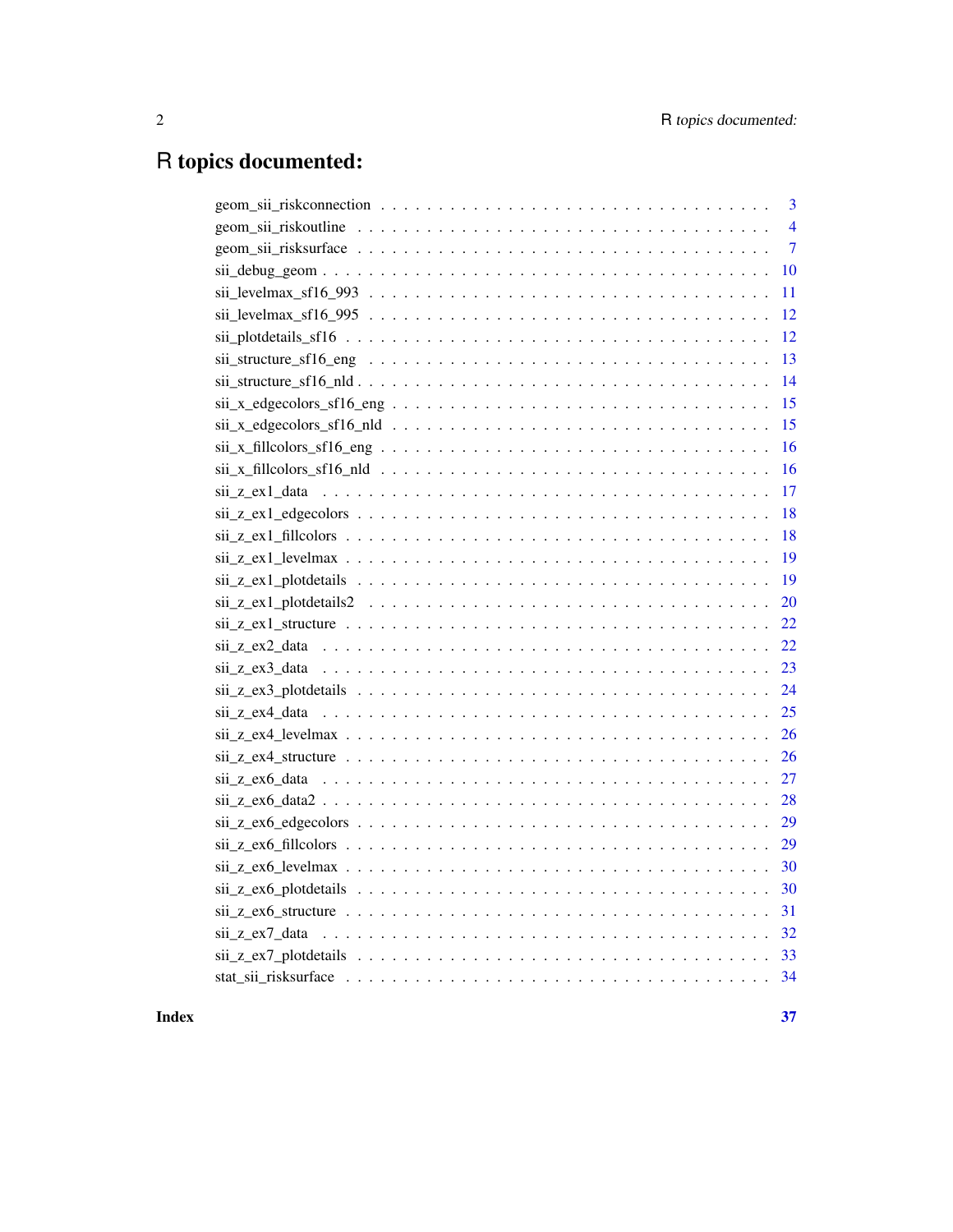<span id="page-2-0"></span>geom\_sii\_riskconnection

*geom\_sii\_riskconnection*

## Description

returns a 'ggplot2' object, based on geom\_segment.; it plots a line between (x and y coordinates of) those datapoints which have a matching value in the columns 'id' and 'comparewithid'. values in 'id' must be unique. For values in 'comparewithid' is uniqueness not required, but a matching value in 'id' must be present.

#### Usage

```
geom_sii_riskconnection(data = NULL, mapping = NULL,
  stat = "sii_riskconnection", position = "identity", na.rm = FALSE,
  show.legend = NA, inherit.aes = TRUE, ...)
```
## Arguments

| data        | the dataset in tidyverse format (column 'description' as a factor). see examples<br>in sii_z_ex2_data or sii_z_ex3_data       |
|-------------|-------------------------------------------------------------------------------------------------------------------------------|
| mapping     | required aes(thetics) : 'x' (i.e. time, longitude, integer), 'y' (i.e SCR ratio,<br>lattitude), 'id' and also 'comparewithid' |
| stat        | default stat is statsii_risk connection, combinations with other stat's are not tested                                        |
| position    | standard ggplot function                                                                                                      |
| na.rm       | standard ggplot function                                                                                                      |
| show.legend | standard ggplot function                                                                                                      |
| inherit.aes | standard ggplot function                                                                                                      |
| .           | ellipsis, a standard R parameter                                                                                              |

## Value

a 'ggplot2' object based on 'geom\_polygon'

```
library(ggsolvencyii)
library(ggplot2)
sii_z_ex3_data[sii_z_ex3_data$description == "SCR", ]
ggplot() + geom_sii_riskconnection(data = sii_z_ex3_data, mapping = aes(
  comparewithid = comparewithid,
  x = time,y = ratio,id = id,
```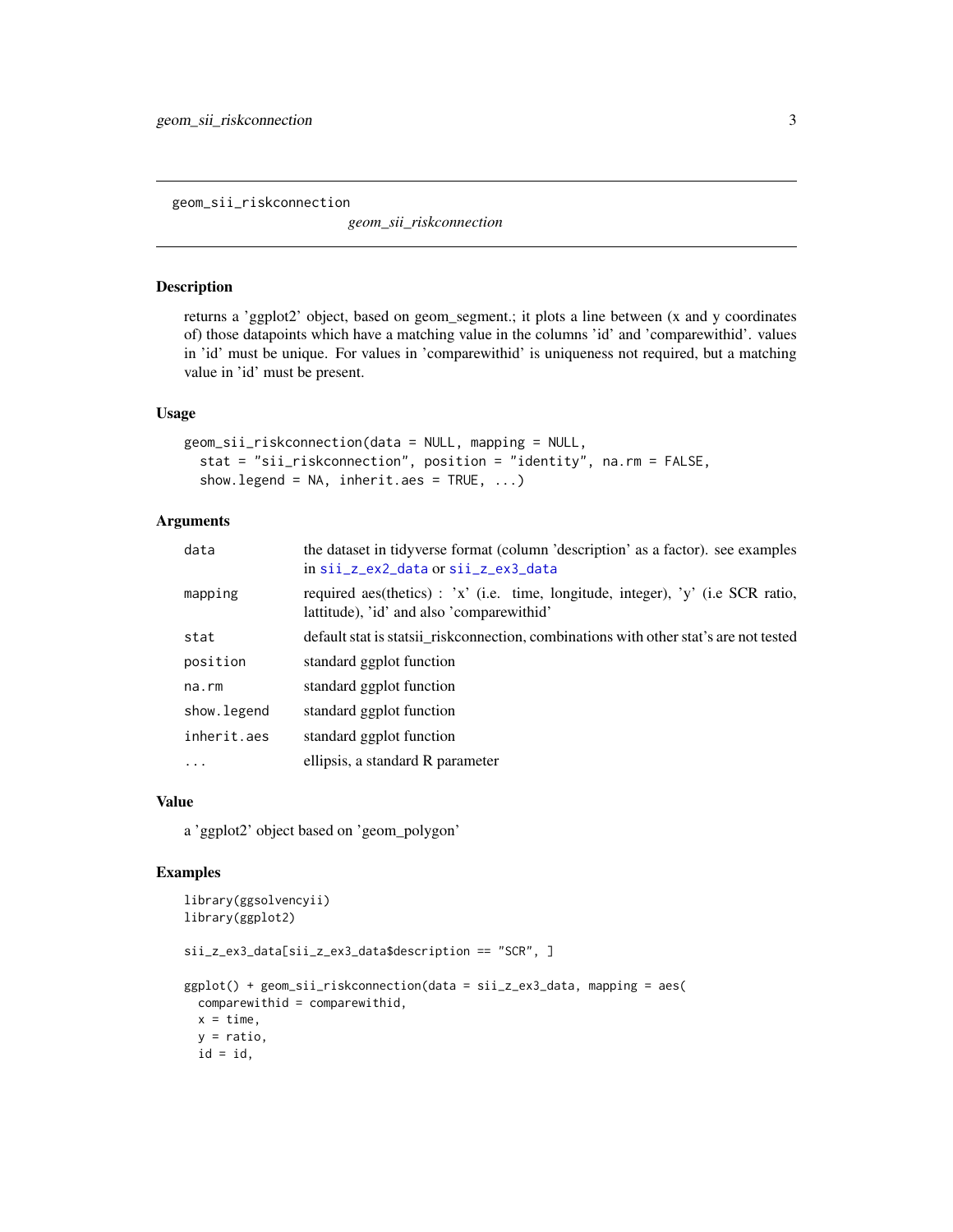```
),
color = "red",
1wd = 0.7,
arrow = arrow()\mathcal{L}
```
<span id="page-3-1"></span>geom\_sii\_riskoutline *geom\_sii\_riskoutline*

## Description

returns a 'ggplot2' object, based on geom\_path with the outlines concentric circle(part)s, defined by the values in a hierarchy of levels. This can be used instead of geom\_sii\_risksurface to plot the composition of the SCR. When optional aes(thetic) 'comparewithid' is passed to the geom\_sii\_riskoutline then the second SCR can be an overlay over another, for easy comparison.

## Usage

```
geom_sii_riskoutline(data = NULL, mapping = NULL,
  stat = "sii_riskoutline",
  structure = ggsolvencyii::sii_structure_sf16_eng, squared = FALSE,
  levelmax = 99, aggregatesuffix = "_other", plotdetails = NULL,
  rotationdegrees = NULL, rotationdescription = NULL,
  maxscrvalue = NULL, scalingx = 1, scalingy = 1,
  position = "identity", na.rm = FALSE, show.legend = NA,
  inherit.aes = TRUE, ...
```
## Arguments

| data      | the dataset in tidyverse format (column 'description' as a factor). see examples<br>in sii_z_ex2_data or sii_z_ex3_data                                                                                                                                                                                                                                                                                                                                                                                                                                  |
|-----------|----------------------------------------------------------------------------------------------------------------------------------------------------------------------------------------------------------------------------------------------------------------------------------------------------------------------------------------------------------------------------------------------------------------------------------------------------------------------------------------------------------------------------------------------------------|
| mapping   | required aes(thetics): 'x' (i.e. time, longitude, integer), 'y' (i.e SCR ratio,<br>lattitude), 'id', 'description', 'value'. Optional aes is 'compare withid'                                                                                                                                                                                                                                                                                                                                                                                            |
| stat      | default stat is statsii riskoutline, combinations with other stat's are not tested                                                                                                                                                                                                                                                                                                                                                                                                                                                                       |
| structure | $(dataframe: default = siizstructure_sf16_{eng})$<br>A representation of the buildup from individual risks to the SCR. columns are                                                                                                                                                                                                                                                                                                                                                                                                                       |
|           | 1. description (chr),<br>2. level $(chr)$ ,<br>3. childlevel (chr)                                                                                                                                                                                                                                                                                                                                                                                                                                                                                       |
|           | . In the standard formula structure, SCR has level 1, with childlevel 2. This<br>means it consists of all datalines with level $== 2$ , ie. "BSCR", "operational"<br>and "Adjustment-LACDT". lines in the dataset with a suffix "d" behind the<br>level number are diversification items. As of now these are not used in any cal-<br>culation. the values in column "description" in the dataset need to match the de-<br>scription in this file. The package contains also a file signal structure_sf16_nld<br>with Dutch terms in description column. |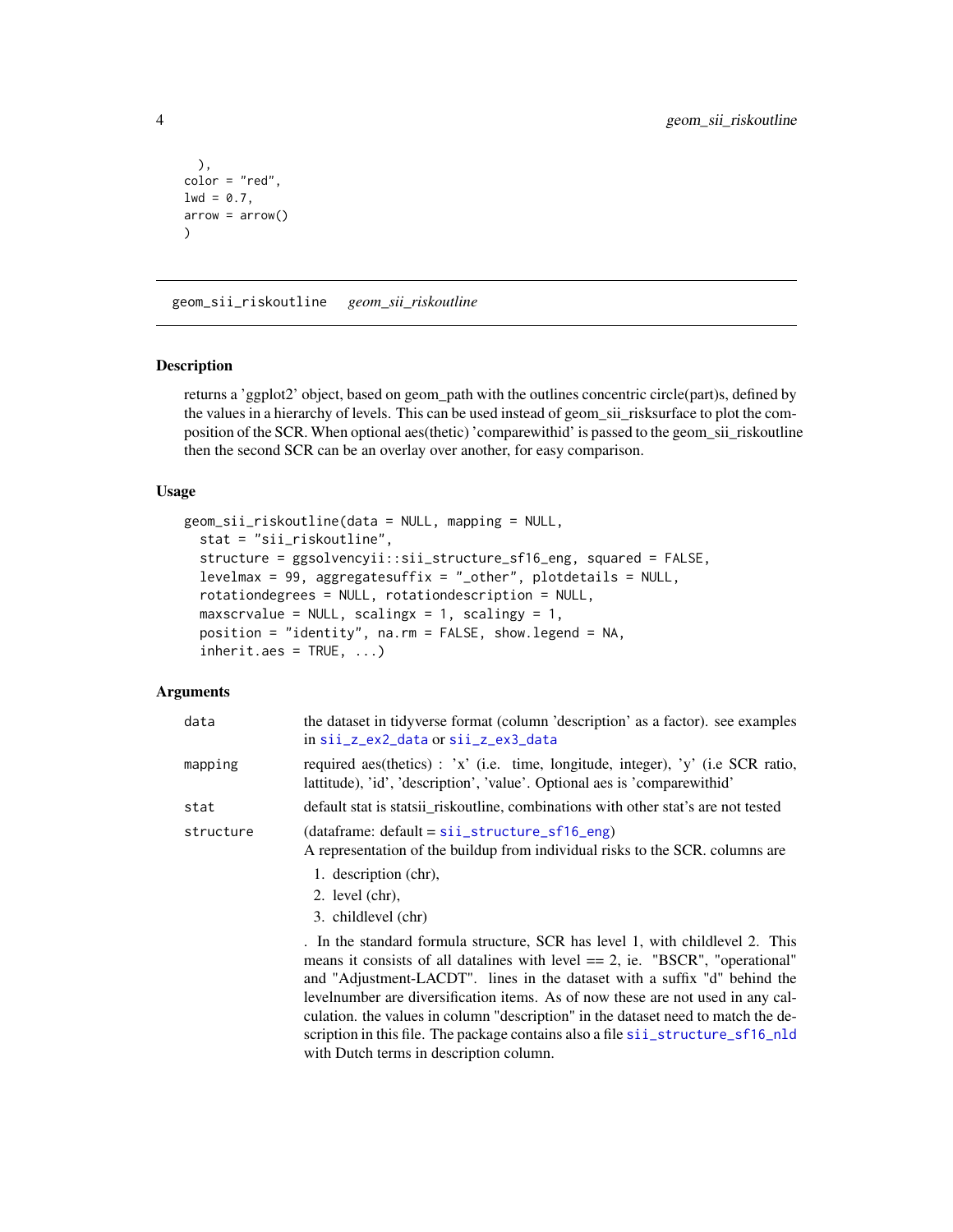<span id="page-4-0"></span>

| squared             | (optional, boolean, default = FALSE)<br>when set to TRUE plot returns a square representation. Compared with a circle<br>representation of the same data the height and width of the square are smaller<br>than the radius of the circle. Segments which fall in the corner parts of the square<br>are smaller than equally sized part which fall in the vertical or horizontal parts<br>of the square.                                                                                                                                                    |
|---------------------|------------------------------------------------------------------------------------------------------------------------------------------------------------------------------------------------------------------------------------------------------------------------------------------------------------------------------------------------------------------------------------------------------------------------------------------------------------------------------------------------------------------------------------------------------------|
| levelmax            | (integer or dataframe, $default = 99$ )<br>a positive integer or a dataframe with columns 'level' and 'levelmax'.<br>The maximum amount of items in a certain level to be plotted. The smallest<br>items are combined to one item. In the case level consisting of 7 items has a<br>levelmax of 5 this results in 4 separate items and one grouped item.<br>For a less detailed plot sii_levelmax_sf16_995 and sii_levelmax_sf16_993<br>are present in the package where the components of market, life, non-life, health<br>are combined in 5 or 3 items. |
| aggregatesuffix     |                                                                                                                                                                                                                                                                                                                                                                                                                                                                                                                                                            |
|                     | $(string, default = "other")$<br>When a certain level contains more items than specified by levelmax the smallest<br>items are combined. The description is of the name of the one higher level (lower<br>number) with a suffix                                                                                                                                                                                                                                                                                                                            |
| plotdetails         | a table with columns 'levelordescription' and 'outline1' to 'outline4', indicating<br>which outlines of which circle elements to plot. When no table is provided all<br>segments are plotted. example 3 shows how to combine geom_sii_risksurface<br>and geom_sii_riskoutline by using using table sii_z_ex3_plotdetails. geom_sii_risksurface<br>uses another column in the same table.                                                                                                                                                                   |
| rotationdegrees     |                                                                                                                                                                                                                                                                                                                                                                                                                                                                                                                                                            |
|                     | (optional, integer, -360 to 360, default = NULL)<br>when given, the fixed amount of degrees (positive is clockwise) of which each<br>item is rotated (as in a compass, -90 is a quarter rotation anti-clockwise), additive<br>to possible rotation to description                                                                                                                                                                                                                                                                                          |
| rotationdescription |                                                                                                                                                                                                                                                                                                                                                                                                                                                                                                                                                            |
|                     | (optional, string, default = NULL)<br>default the orientation of the lower level (higher number) circles is based on the<br>structure. When this parameter is not NULL then the circles are rotated in such<br>a way that the indicated item lies in the "north-east" part of the circle.                                                                                                                                                                                                                                                                  |
| maxscrvalue         | (optional, double, default = NULL)<br>the scale of the different plot elements is is by default measured to the largest<br>level 1 element (i.e. SCR) in the dataset, this can be overridden by this parameter<br>for example when combining several plots                                                                                                                                                                                                                                                                                                 |
| scalingx            | (optional, positive value, $default = 1$ )<br>for plots where units in x and y are different in magnitude distortion can occur.<br>This parameter scales only in x-direction                                                                                                                                                                                                                                                                                                                                                                               |
| scalingy            | (optional, positive value, $default = 1$ )<br>for plots where units in x and y are different in magnitude distortion can occur.<br>This parameter scales only in y-direction                                                                                                                                                                                                                                                                                                                                                                               |
| position            | standard ggplot function                                                                                                                                                                                                                                                                                                                                                                                                                                                                                                                                   |
| na.rm               | standard ggplot function                                                                                                                                                                                                                                                                                                                                                                                                                                                                                                                                   |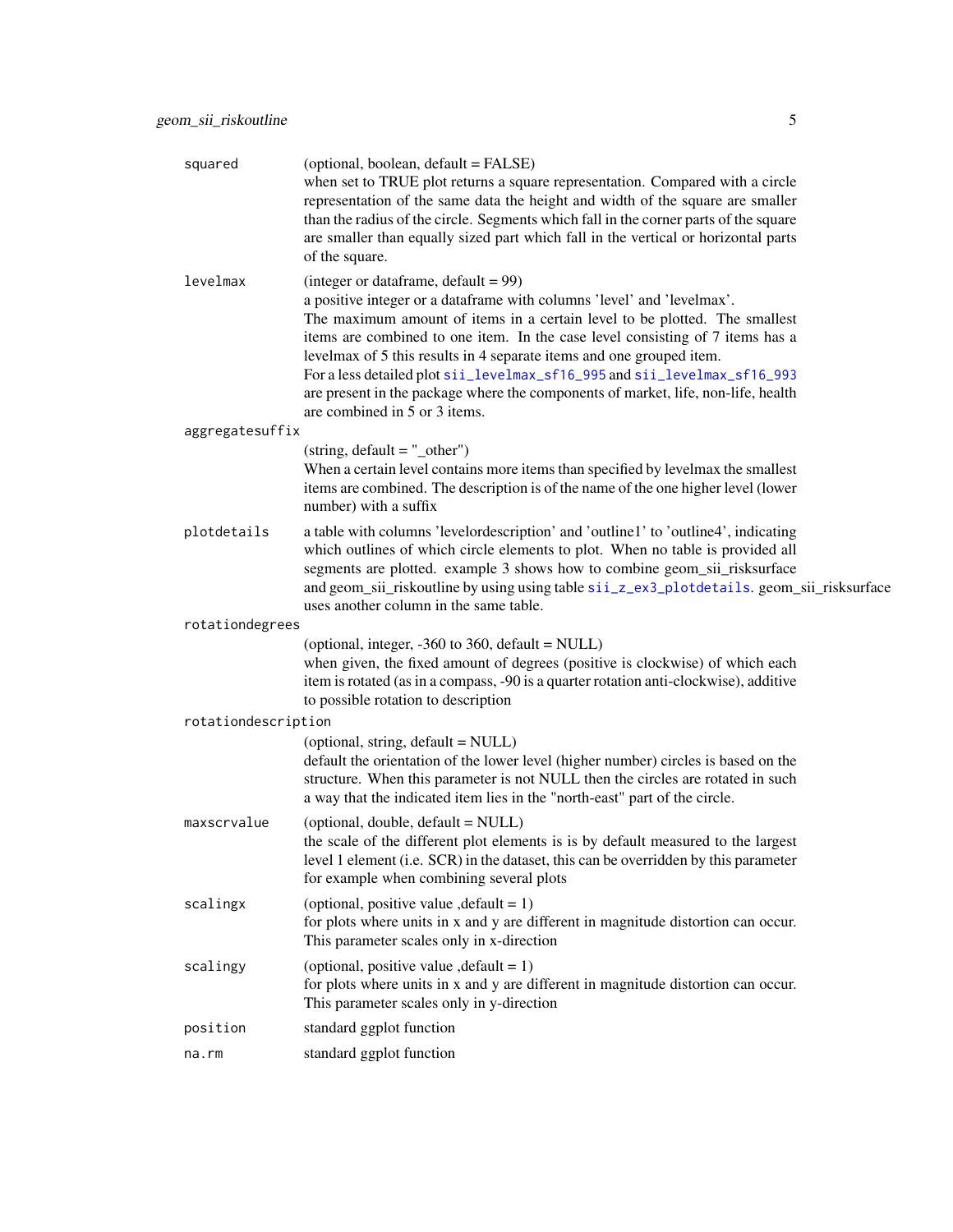<span id="page-5-0"></span>

| show.legend             | standard ggplot function         |
|-------------------------|----------------------------------|
| inherit.aes             | standard ggplot function         |
| $\cdot$ $\cdot$ $\cdot$ | ellipsis, a standard R parameter |

## Details

When describing an outline of a circle part 4 segments can be distinguised, radial line outwards, outer circle segment, radial line inwards, inner circle segment. Whether or not to plot these lines can be determined with an outline dataframe. by means of the column aes()value comparewithid in the data an overlay can be made to compare two SCR representations.

## Value

a 'ggplot2' object [geom\\_sii\\_risksurface](#page-6-1)

```
library(ggsolvencyii)
library(ggplot2)
## see details about id and comparewithid
# sii_z_ex3_data[sii_z_ex3_data$description == "SCR", ]
ggplot()+
geom_sii_riskoutline(data = sii_z_ex3_data, mapping = aes(
  # comparewithid = comparewithid,
 x = time.
 y = ratio,
 value = value,
  id = id,
  description = description),
color = "red",
1wd = 0.7)
##and with comparewithid in aes()
ggplot()+
geom_sii_riskoutline(data = sii_z_ex3_data, mapping = aes(
 comparewithid = comparewithid,
 x = time.
  y = ratio,
  value = value,
  id = id,
  description = description),
color = "red",
1wd = 0.7)
```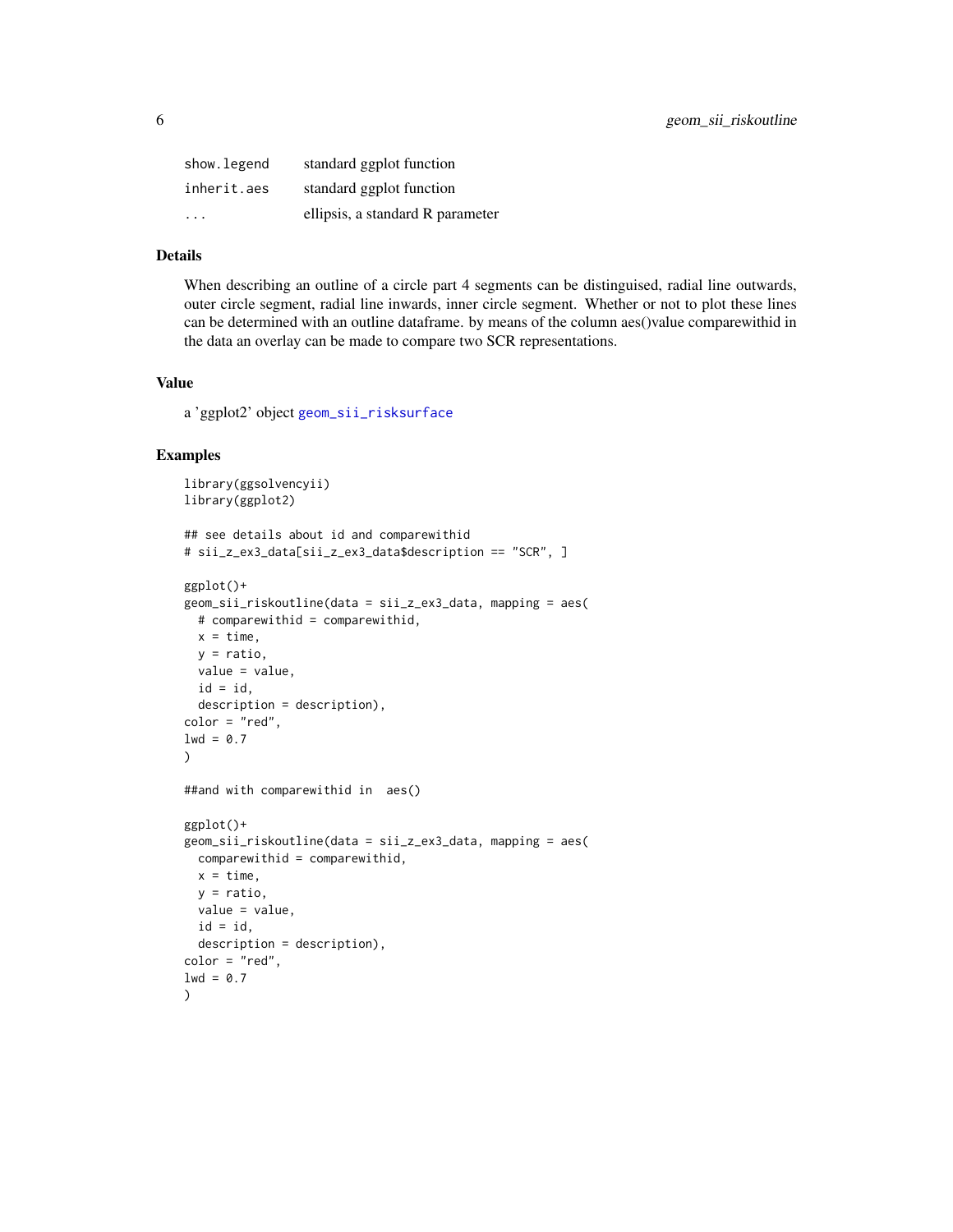## <span id="page-6-1"></span><span id="page-6-0"></span>Description

returns a 'ggplot2' object, based on geom\_polygon, with filled, concentric circle(part)s, defined by the values in a hierarchy of levels.

## Usage

```
geom_sii_risksurface(data = NULL, mapping = NULL,
 stat = "sii_risksurface",
  structure = ggsolvencyii::sii_structure_sf16_eng, squared = FALSE,
 levelmax = 99, aggregatesuffix = "_other", plotdetails = NULL,
  rotationdegrees = NULL, rotationdescription = NULL,
 maxscrvalue = NULL, scalingx = 1, scalingy = 1,
 position = "identity", na.rm = FALSE, show.legend = NA,
  inherit.aes = TRUE, ...
```
## Arguments

| data      | the dataset in tidyverse format (column 'description' as a factor). see examples<br>in sii_z_ex2_data or sii_z_ex3_data                                                                                                                                                                                                                                                                                                                                                                                                                              |
|-----------|------------------------------------------------------------------------------------------------------------------------------------------------------------------------------------------------------------------------------------------------------------------------------------------------------------------------------------------------------------------------------------------------------------------------------------------------------------------------------------------------------------------------------------------------------|
| mapping   | required aes(thetics): x (i.e. time, longitude), y (i.e SCR ratio, lattitude), id,<br>description (), value                                                                                                                                                                                                                                                                                                                                                                                                                                          |
| stat      | default stat is statsii_risksurface, combinations with other stat's are not tested                                                                                                                                                                                                                                                                                                                                                                                                                                                                   |
| structure | (dataframe: default = sii_structure_sf16_eng)<br>A representation of the buildup from individual risks to the SCR. columns are                                                                                                                                                                                                                                                                                                                                                                                                                       |
|           | 1. description (chr),<br>2. level $(chr)$ ,<br>3. childlevel (chr)                                                                                                                                                                                                                                                                                                                                                                                                                                                                                   |
|           | . In the standard formula structure, SCR has level 1, with childlevel 2. This<br>means it consists of all datalines with level $== 2$ , ie. "BSCR", "operational"<br>and "Adjustment-LACDT". lines in the dataset with a suffix "d" behind the<br>levelnumber are diversification items. As of now these are not used in any cal-<br>culation. the values in column "description" in the dataset need to match the de-<br>scription in this file. The package contains also a file sii_structure_sf16_nld<br>with Dutch terms in description column. |
| squared   | (optional, boolean, default = FALSE)<br>when set to TRUE plot returns a square representation. Compared with a circle<br>representation of the same data the height and width of the square are smaller<br>than the radius of the circle. Segments which fall in the corner parts of the square<br>are smaller than equally sized part which fall in the vertical or horizontal parts<br>of the square.                                                                                                                                              |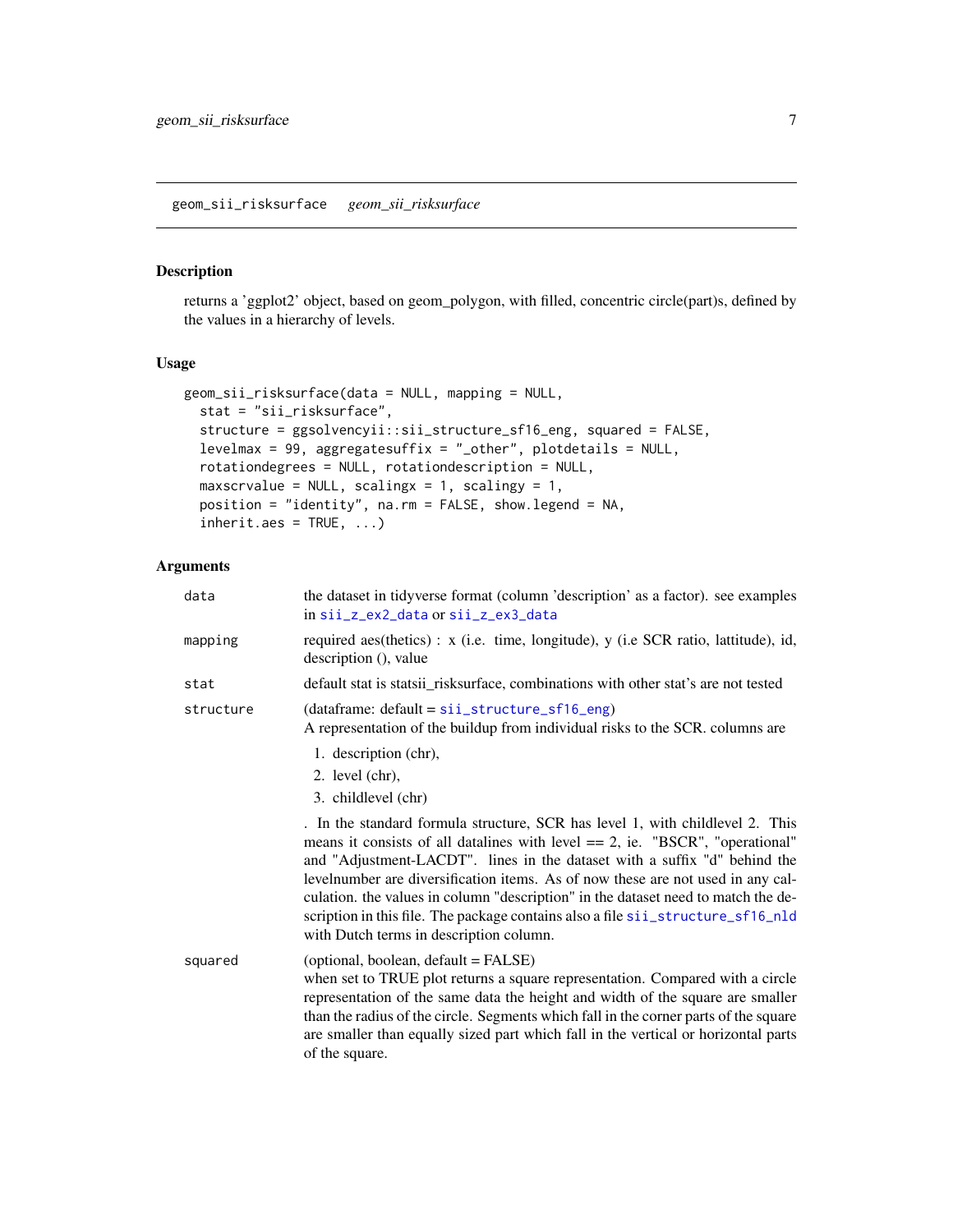<span id="page-7-0"></span>

| levelmax            | (integer or data frame, $default = 99$ )<br>a positive integer or a dataframe with columns 'level' and 'levelmax'.<br>The maximum amount of items in a certain level to be plotted. The smallest                                                                                                                                                                   |
|---------------------|--------------------------------------------------------------------------------------------------------------------------------------------------------------------------------------------------------------------------------------------------------------------------------------------------------------------------------------------------------------------|
|                     | items are combined to one item. In the case level consisting of 7 items has a                                                                                                                                                                                                                                                                                      |
|                     | levelmax of 5 this results in 4 separate items and one grouped item.<br>For a less detailed plot sii_levelmax_sf16_995 and sii_levelmax_sf16_993                                                                                                                                                                                                                   |
|                     | are present in the package where the components of market, life, non-life, health                                                                                                                                                                                                                                                                                  |
|                     | are combined in 5 or 3 items.                                                                                                                                                                                                                                                                                                                                      |
| aggregatesuffix     |                                                                                                                                                                                                                                                                                                                                                                    |
|                     | $(string, default = "other")$                                                                                                                                                                                                                                                                                                                                      |
|                     | When a certain level contains more items than specified by levelmax the smallest<br>items are combined. The description is of the name of the one higher level (lower<br>number) with a suffix                                                                                                                                                                     |
| plotdetails         | (optional) a table with columns 'levelordescription' and 'surface', indicating<br>which circle elements to plot. When no table is provided all segments are plot-<br>ted. example 3 shows how to combine geom_sii_risksurface and geom_sii_riskoutline<br>by using using table sii_z_ex3_plotdetails. geom_sii_riskoutline uses other<br>columns in the same table |
| rotationdegrees     |                                                                                                                                                                                                                                                                                                                                                                    |
|                     | (optional, integer, -360 to 360, default = NULL)                                                                                                                                                                                                                                                                                                                   |
|                     | when given, the fixed amount of degrees (positive is clockwise) of which each<br>item is rotated (as in a compass, -90 is a quarter rotation anti-clockwise), additive                                                                                                                                                                                             |
|                     | to possible rotation to description                                                                                                                                                                                                                                                                                                                                |
| rotationdescription |                                                                                                                                                                                                                                                                                                                                                                    |
|                     | (optional, string, default = NULL)                                                                                                                                                                                                                                                                                                                                 |
|                     | default the orientation of the lower level (higher number) circles is based on the<br>structure. When this parameter is not NULL then the circles are rotated in such<br>a way that the indicated item lies in the "north-east" part of the circle.                                                                                                                |
| maxscrvalue         | (optional, double, default = NULL)                                                                                                                                                                                                                                                                                                                                 |
|                     | the scale of the different plot elements is is by default measured to the largest<br>level 1 element (i.e. SCR) in the dataset, this can be overridden by this parameter<br>for example when combining several plots                                                                                                                                               |
| scalingx            | (optional, positive value, $default = 1$ )<br>for plots where units in x and y are different in magnitude distortion can occur.                                                                                                                                                                                                                                    |
|                     | This parameter scales only in x-direction                                                                                                                                                                                                                                                                                                                          |
| scalingy            | (optional, positive value, $default = 1$ )<br>for plots where units in x and y are different in magnitude distortion can occur.<br>This parameter scales only in y-direction                                                                                                                                                                                       |
| position            | standard ggplot function                                                                                                                                                                                                                                                                                                                                           |
| na.rm               | standard ggplot function                                                                                                                                                                                                                                                                                                                                           |
| show.legend         | standard ggplot function                                                                                                                                                                                                                                                                                                                                           |
| inherit.aes         | standard ggplot function                                                                                                                                                                                                                                                                                                                                           |
| .                   | ellipsis, a standard R parameter                                                                                                                                                                                                                                                                                                                                   |
|                     |                                                                                                                                                                                                                                                                                                                                                                    |

## Value

a ggplot object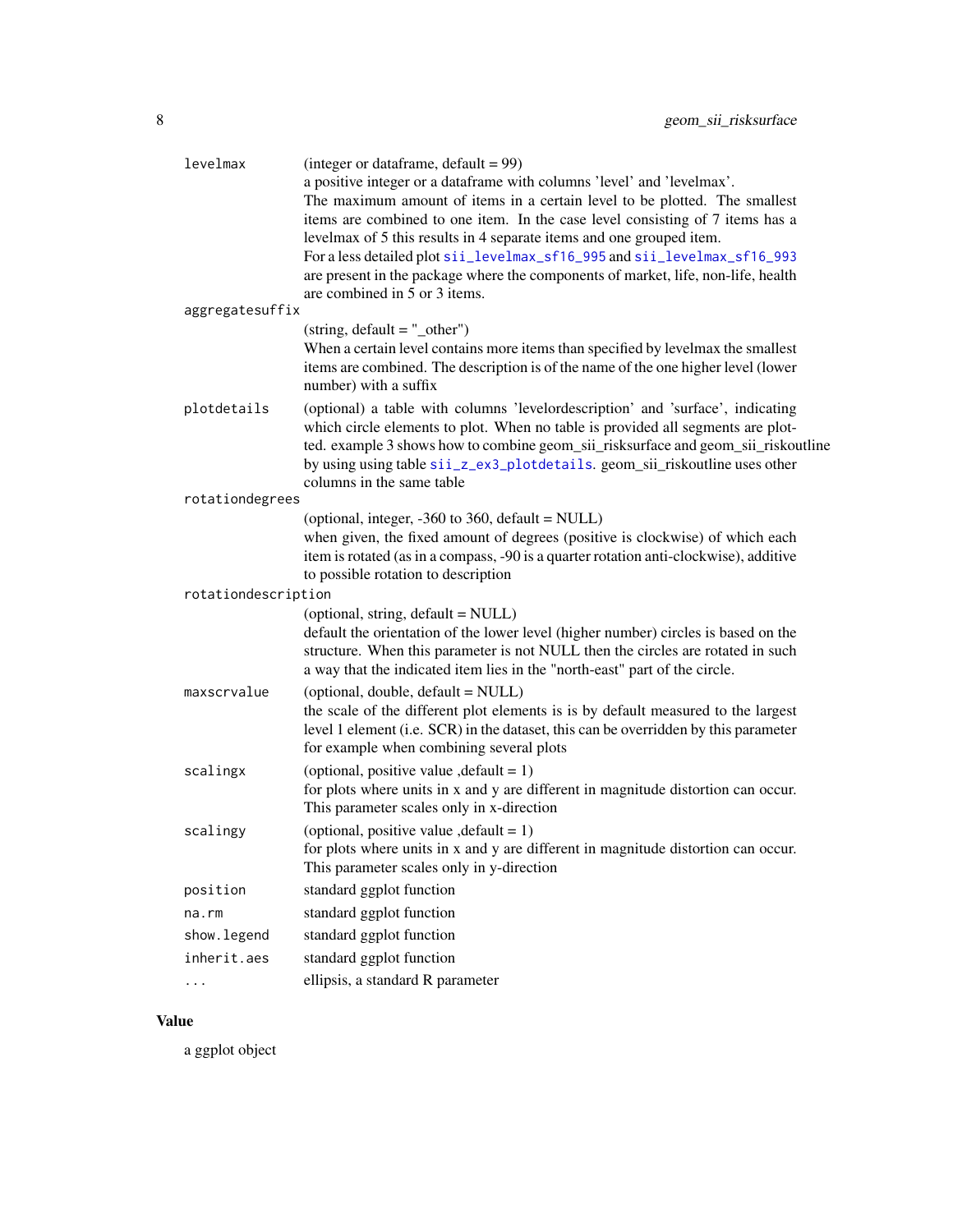## geom\_sii\_risksurface 9

```
## dataset human readable
library(ggsolvencyii)
library(ggplot2)
t <- tidyr::spread(data = sii_z_ex1_data, key = description, value = value)
t < -as.data.frame(t)t \leq t [order(t$id),]
t <- dplyr::select( t, id, time, comparewithid, ratio, SCR, dplyr::everything())
t[1:3 ,1:8]
ggplot() +
geom_sii_risksurface(
    data = \text{si}_2\text{ex1}_data[sii_z\text{ex1}_data$id == 1, ],mapping = \text{aes}(x = \text{time}),
                  y = ratio,
                  id = id.
                  value = value,
                  description = description,
                  color = description,
                  fill = description
                   ) ) +
theme_bw() +scale_fill_manual(name = "Risks", values = sii_x_fillcolors_sf16_eng) +scale_color_manual(name = "Risks",values = sii_x_edgecolors_sf16_eng)
ggplot() +
 geom_sii_risksurface(
   data = \text{si}_z<sub>_</sub>ex2_data,
   mapping = aes(x = time, y = ratio, id = id, value = value,description = description,
                 # color = description,
                 fill = description
                 ),
   color = "black",
   levelmax = sii_levelmax_sf16_993) +
theme_bw() +scale_fill_manual(name = "Risks",values = sii_x_fillcolors_sf16_eng) # +
# scale_color_manual(name = "Risks",values = sii_x_edgecolors_sf16_eng)
ggplot() +
 geom_sii_risksurface(data = sii_z_ex1_data[sii_z_ex1_data$id == 1, ],
       mapping = ggplot2::aes(x = time,y = ratio,## x and y could for example be
                               ## longitude and latitude
                               ## in combination with plotted map
                               value = value,
                               id = id,
                               description = description,
                               fill = description, ## optional
```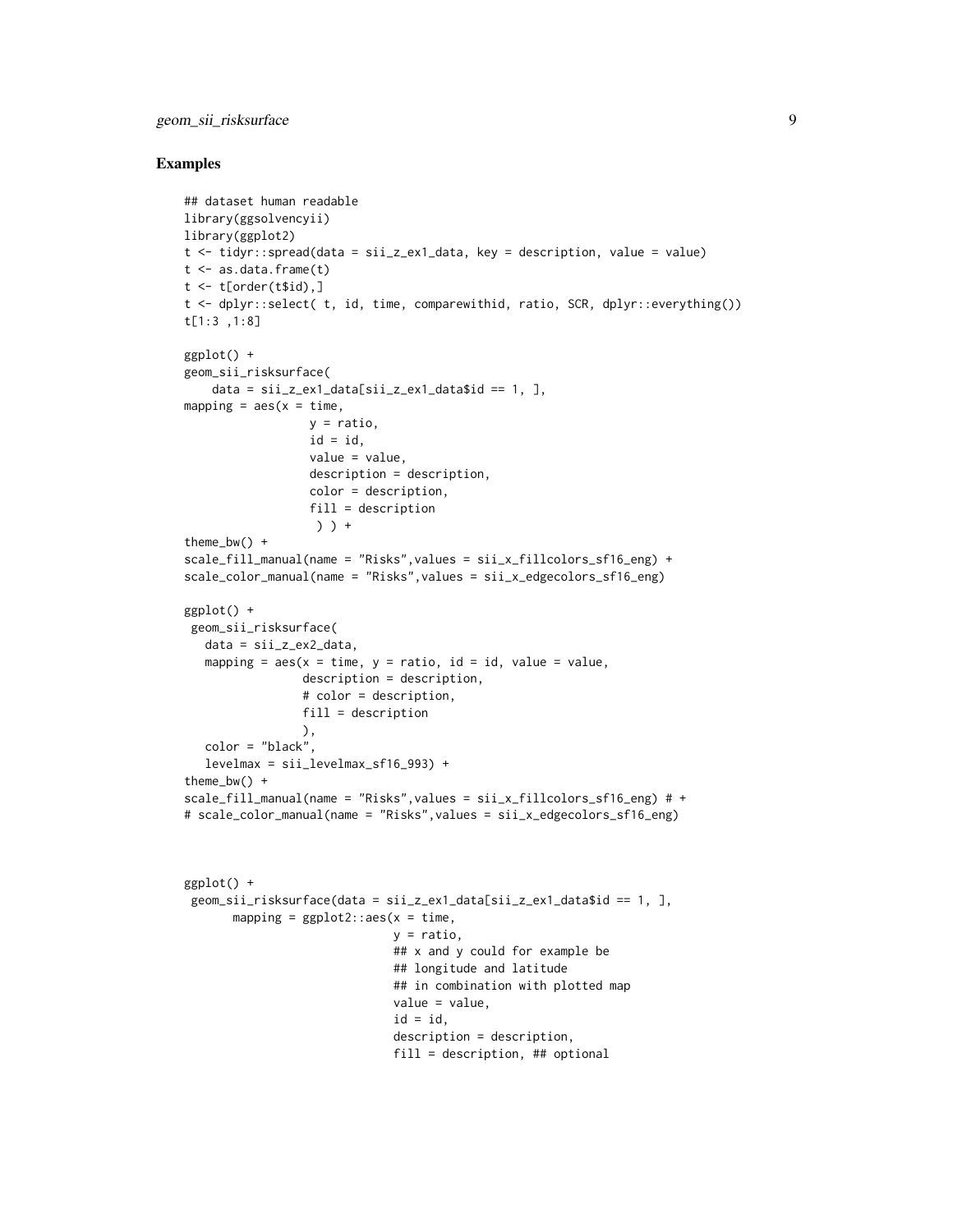```
color = description ## optional
                             ),
          ## all parameters are shown here,
          ## the values behind the outcommented are the default values
            ## how and what
              ## structure = sii_structure_sf16_eng,
              ## plotdetails = NULL,
            ## grouping
              # levelmax = 99,
              # aggregatesuffix = "other",
            ## scaling
              # maxscrvalue = NULL,
              # scalingx = 1,
              # scalingy = 1,
            ## rotation and squared
              # rotationdegrees = NULL,
              # rotationdescription = NULL,
              # squared = FALSE,
            ## cosmetic
              1wd = 0.25,
              # alpha = 1
      ) +theme_bw() +
scale_fill_manual(name = "risks", values = sii_z_ex1_fillcolors) +
scale_color_manual(name = "risks", values = sii_z_ex1_edgecolors)
```
sii\_debug\_geom *sii\_debug\_geom*

#### Description

assists in finding level or description mismatches in a set parameter(tables)

#### Usage

```
sii_debug_geom(data_descriptionvector,
  structure = ggsolvencyii::sii_structure_sf16_eng,
 aggregatesuffix = "other", levelmax = NULL, plotdetails = NULL,
 fillcolors = NULL, edgecolors = NULL)
```
## Arguments

| data_descriptionvector |                                                                                                                                          |
|------------------------|------------------------------------------------------------------------------------------------------------------------------------------|
|                        | (no default) the vector 'description' from the data                                                                                      |
| structure              | (no default) the structure dataframe                                                                                                     |
| aggregatesuffix        |                                                                                                                                          |
|                        | (optional, $default = "other"$ ):                                                                                                        |
| levelmax               | (optional, no default): the levelmax dataframe, when not filled the expanded<br>structure assumes levelmax was set to 99 for all levels. |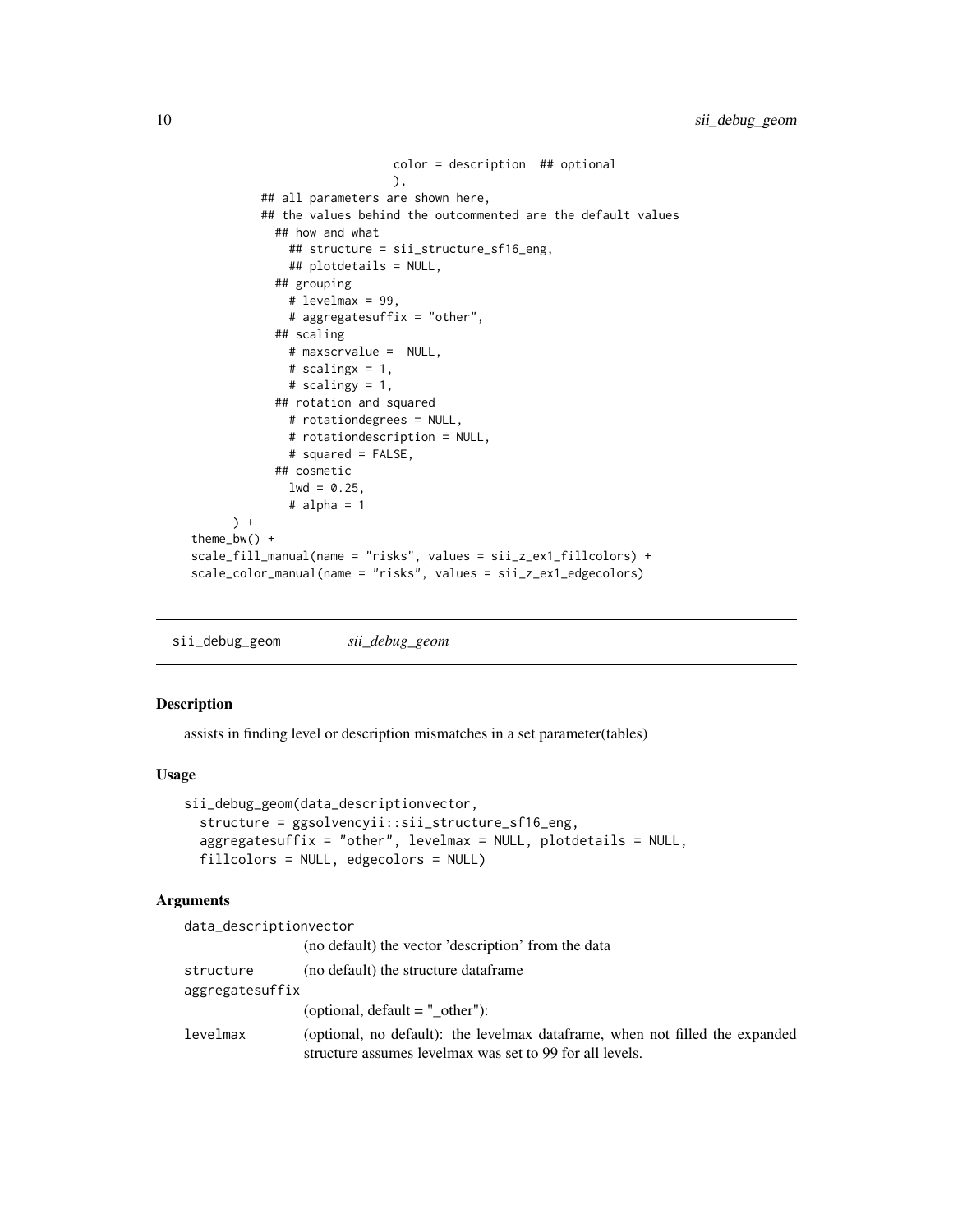<span id="page-10-0"></span>

| plotdetails | (optional, no default): the plotdetails dataframe                                                                                     |
|-------------|---------------------------------------------------------------------------------------------------------------------------------------|
| fillcolors  | (optional, no default): fillcolor parameter (list with items "description" = "color"<br>where color can be a name, #hexcode or other) |
| edgecolors  | (optional, no default): edgecolor parameter (list with items "description" = "color"<br>where color can be a name, #hexcode or other) |

## Value

prints two comparison tables and puts them in \$debug\_description and \$debug\_level

<span id="page-10-1"></span>sii\_levelmax\_sf16\_993 *sii\_levelmax\_sf16\_993*

## Description

maximum number of items in a level, 99 items for levels 1-3 (SCR, BSCR/OR/ADJ, Market/life/... risks) and 3 items for lower level risk (equity/longevity/...) in a standard formula structure.

## Usage

sii\_levelmax\_sf16\_993

## Format

A data frame with columns:

- level string with format *'level(numeric)' [<point> 'sublevel(numeric)'] ['d']* i.e. 1, 2.01, 3.1d where d indicates a diversification component
- levelmax positive integer indicating the total number of components to be shown in a level, consisting of the x-1 largest components and the remaining components combined in one other

## Source

made from excel-file in [github.com/vanzanden](https://github.com/vanzanden/ggsolvencyii/tree/master/_data_helperfiles) :

```
installedtable <- sii_levelmax_sf16_993
installedtable
```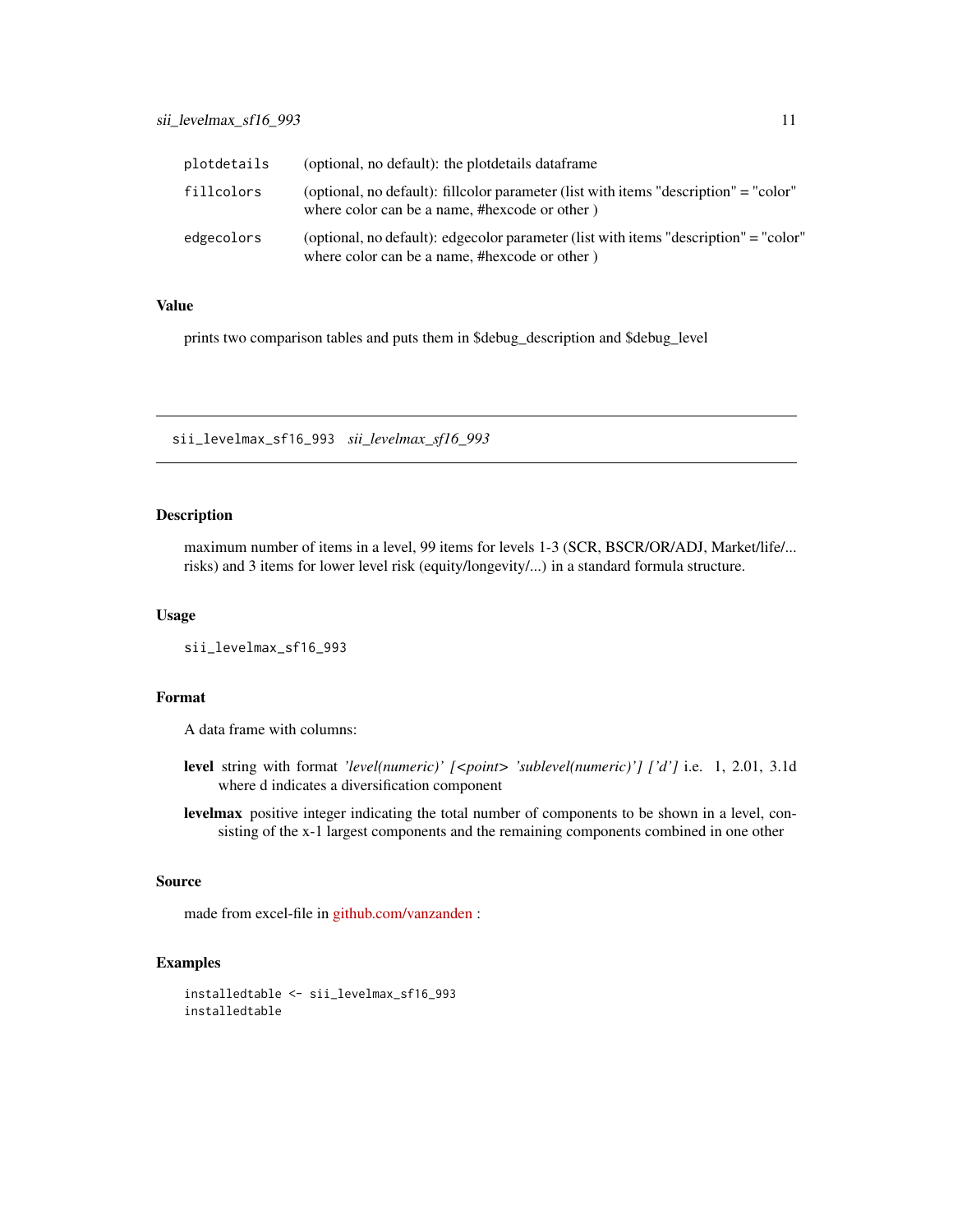<span id="page-11-1"></span><span id="page-11-0"></span>sii\_levelmax\_sf16\_995 *sii\_levelmax\_sf16\_995*

#### Description

maximum number of items in a level, 99 items for levels 1-3 (SCR, BSCR/OR/ADJ, Market/life/... risks) and 5 items for lower level risk (equity/longevity/...) in a standard formula structure.

#### Usage

sii\_levelmax\_sf16\_995

#### Format

A data frame with columns:

- level string with format *'level(numeric)' [<point> 'sublevel(numeric)'] ['d']* i.e. 1, 2.01, 3.1d where d indicates a diversification component
- levelmax positive integer indicating the total number of components to be shown in a level, consisting of the x-1 largest components and the remaining components combined in one other

#### Source

made from excel-file in [github.com/vanzanden,](https://github.com/vanzanden/ggsolvencyii/tree/master/_data_helperfiles) from there transfered to R environment with code in preparingtables.R.

#### Examples

installedtable <- sii\_levelmax\_sf16\_995 installedtable

sii\_plotdetails\_sf16 *sii\_plotdetails\_sf16*

#### Description

A table for [geom\\_sii\\_risksurface](#page-6-1) and [geom\\_sii\\_riskoutline](#page-3-1) indicating which outlines of each item should be shown, specified per level and/or description. the latter overrule the former. when defining an item (or the squared = TRUE transformation) 4 lines can be distinguished, a radialline going outwards, a circle segment (clockwise), a radialline going inwards, a circle segment (counterclockwise). These are numbered as outline1 to outline4.

#### Usage

sii\_plotdetails\_sf16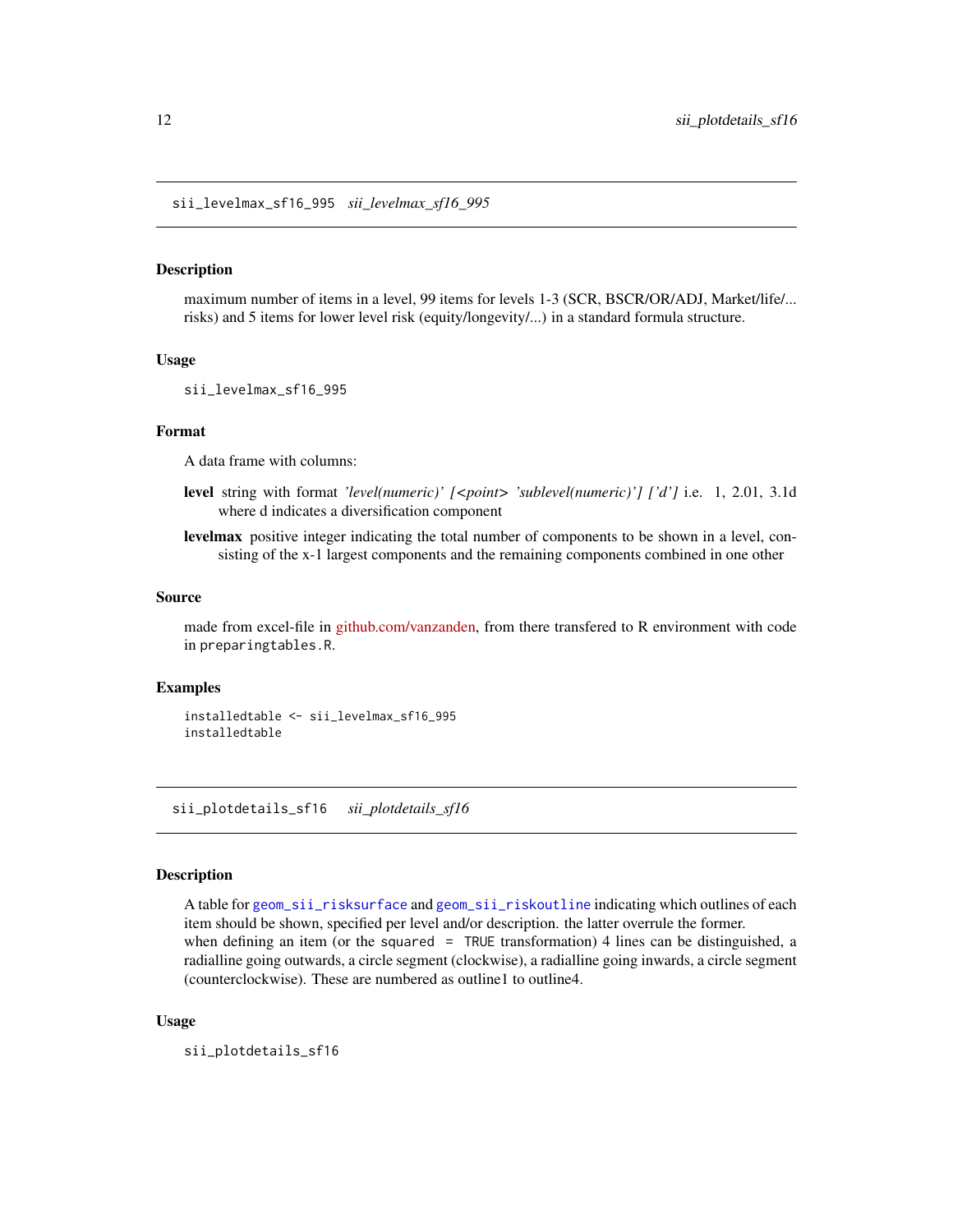## <span id="page-12-0"></span>Format

A data frame with columns:

- levelordescription string with format *'level(numeric)' [<point> 'sublevel(numeric)'] ['d']* i.e. 1, 2.01, 3.1d where d indicates a diversification component AND/OR description(s) from the corresponding structure
- surface boolean (logical): the surface
- outline1 boolean (logical): the radial line
- outline2 boolean (logical): the outer line
- outline3 boolean (logical): the radial line
- outline4 boolean (logical): the inner line
- outline11 NOT YET IMPLEMENTED: boolean (logical): analogue to outline1, but but only for the first plotted component of that level. The components in each level are plotted clockwise
- outline13 NOT YET IMPLEMENTED: boolean (logical): analogue to outline3, but but only for the last plotted component of that level.

## Source

determined based on specification of EIOPA standard formula Solvency II structure made from excel-file in [github.com/vanzanden,](https://github.com/vanzanden/ggsolvencyii/tree/master/_data_helperfiles) from there transfered to R environment with code in preparingtables.R.

#### Examples

installedtable <- sii\_plotdetails\_sf16 installedtable

<span id="page-12-1"></span>sii\_structure\_sf16\_eng

*sii\_structure\_sf16\_eng*

## **Description**

a standard formula structure (as of 2016), with descriptions in English.

## Usage

sii\_structure\_sf16\_eng

#### Format

A data frame with columns:

description string: the name of the component

- level string with format *'level(numeric)' [<point> 'sublevel(numeric)'] ['d']* i.e. 1, 2.01, 3.1d where d indicates a diversification component
- childlevel string, same format as level, indicating the level of which the components combine into this level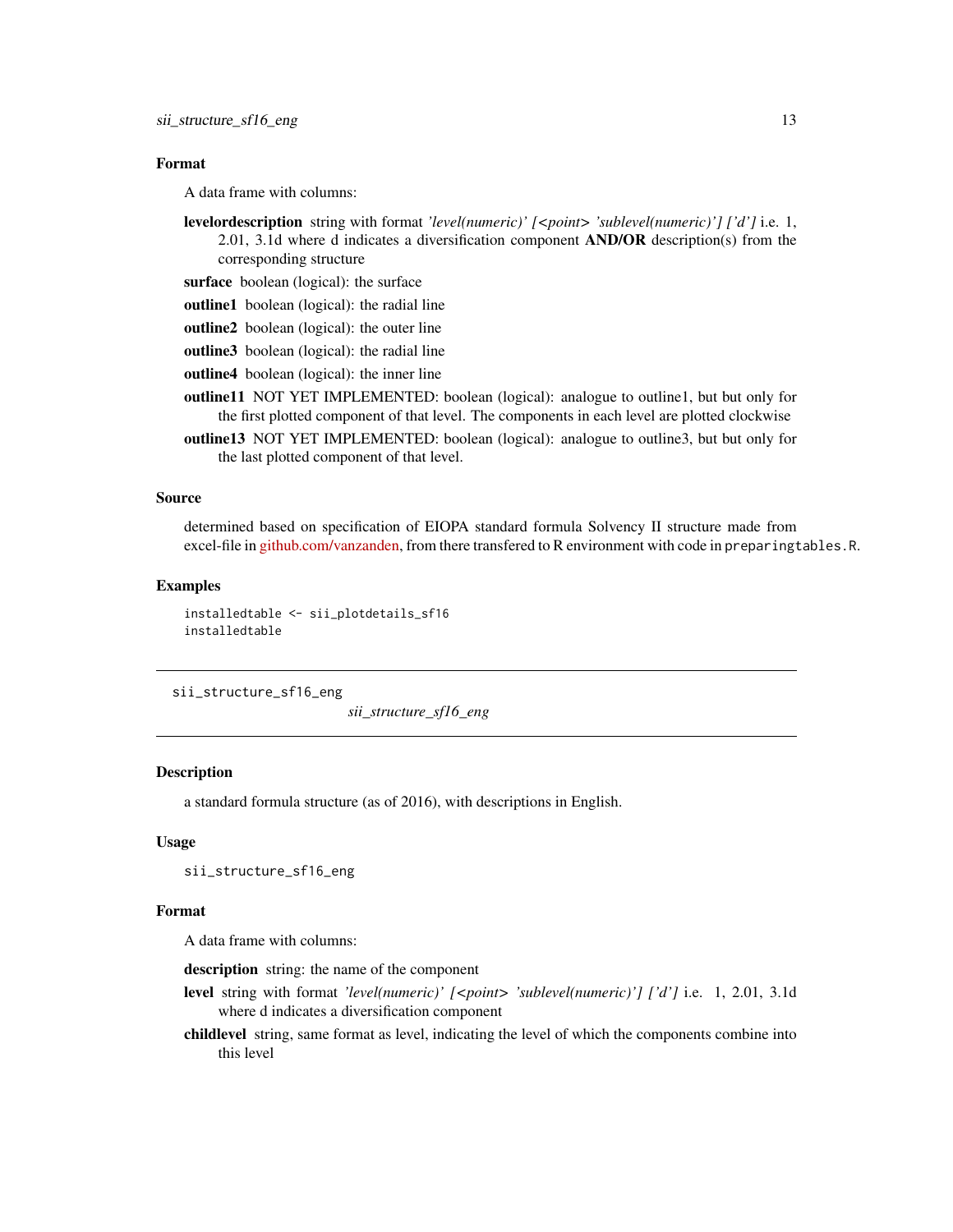## <span id="page-13-0"></span>Source

determined based on specification of EIOPA standard formula Solvency II structure. made from excel-file in [github.com/vanzanden,](https://github.com/vanzanden/ggsolvencyii/tree/master/_data_helperfiles) from there transfered to R environment with code in preparingtables.R.

#### Examples

```
installedtable <- sii_structure_sf16_eng
installedtable
```
<span id="page-13-1"></span>sii\_structure\_sf16\_nld

*sii\_structure\_sf16\_nld*

## Description

a standard formula structure (as of 2016), with descriptions in Dutch.

## Usage

```
sii_structure_sf16_nld
```
## Format

A data frame with columns:

description string: the name of the component

- level string with format *'level(numeric)' [<point> 'sublevel(numeric)'] ['d']* i.e. 1, 2.01, 3.1d where d indicates a diversification component
- childlevel string, same format as level, indicating the level of which the components combine into this level

#### Source

determined based on specification of EIOPA standard formula Solvency II structure. made from excel-file in [github.com/vanzanden,](https://github.com/vanzanden/ggsolvencyii/tree/master/_data_helperfiles) from there transfered to R environment with code in preparingtables.R.

```
installedtable <- sii_structure_sf16_nld
installedtable
```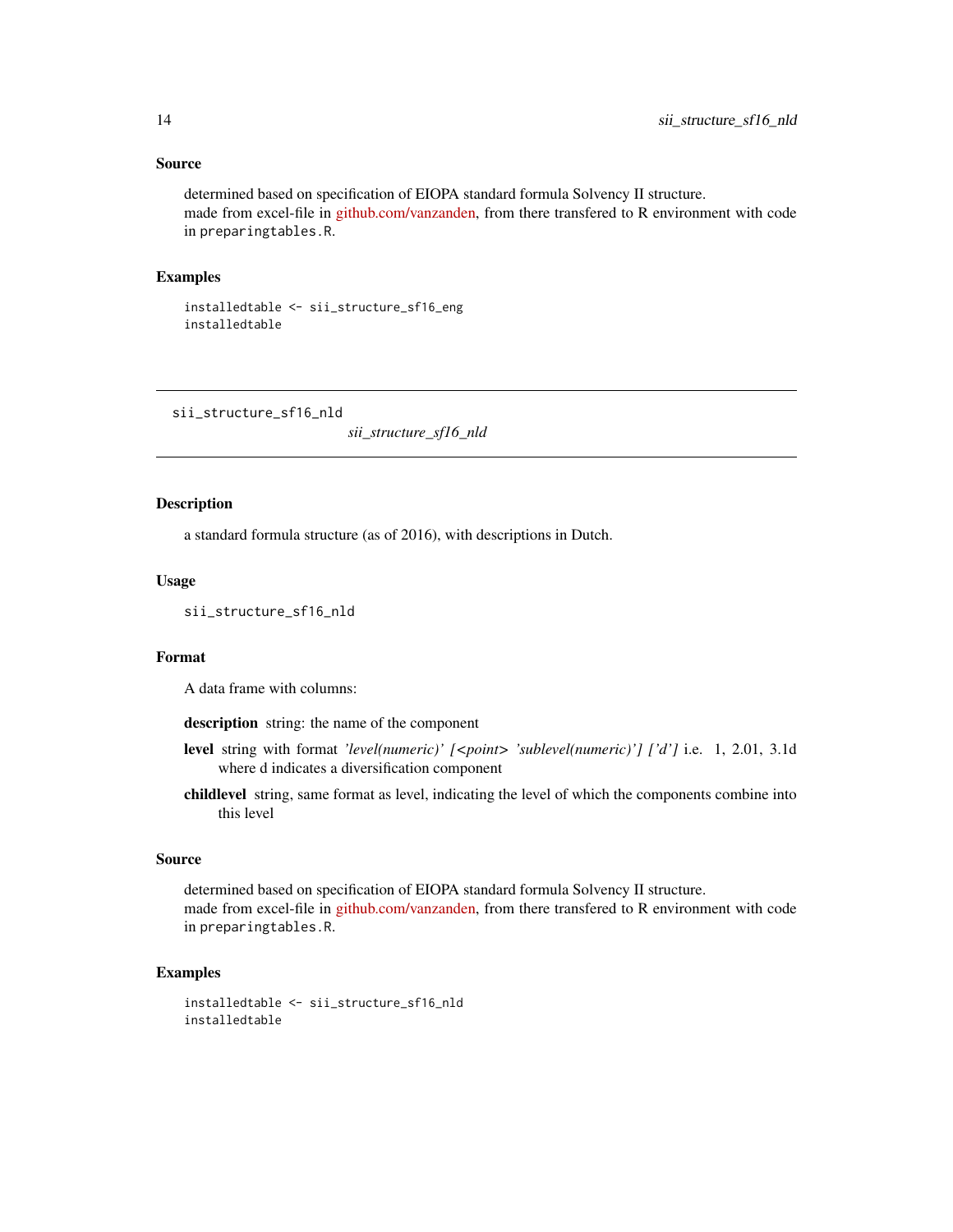<span id="page-14-0"></span>sii\_x\_edgecolors\_sf16\_eng

*sii\_x\_edgecolors\_sf16\_eng*

#### Description

a colorset, as named list, where each risk has the edgecolor of the "motherlevel", as defined in the ..fillcolors.. variable.

## Usage

sii\_x\_edgecolors\_sf16\_eng

## Format

A list with items in the form "*description*"= "#*colorcode*":

## Source

made with preparingtables.R (not included in this package) which can be found on [github.com/vanzanden/ggsolvencyii](https://github.com/vanzanden/ggsolvencyii/tree/master/_data_helperfiles)

## Examples

```
installedtable <- sii_x_edgecolors_sf16_eng
installedtable
```
sii\_x\_edgecolors\_sf16\_nld

*sii\_x\_edgecolors\_sf16\_nld*

## Description

a colorset, as named list, where each risk has the edgecolor of the "motherlevel", as defined in the ..fillcolors.. variable.

## Usage

sii\_x\_edgecolors\_sf16\_nld

## Format

A list with items in the form "*description*"= "#*colorcode*":

## Source

made with preparingtables.R (not included in this package) which can be found on [github.com/vanzanden/ggsolvencyii](https://github.com/vanzanden/ggsolvencyii/tree/master/_data_helperfiles)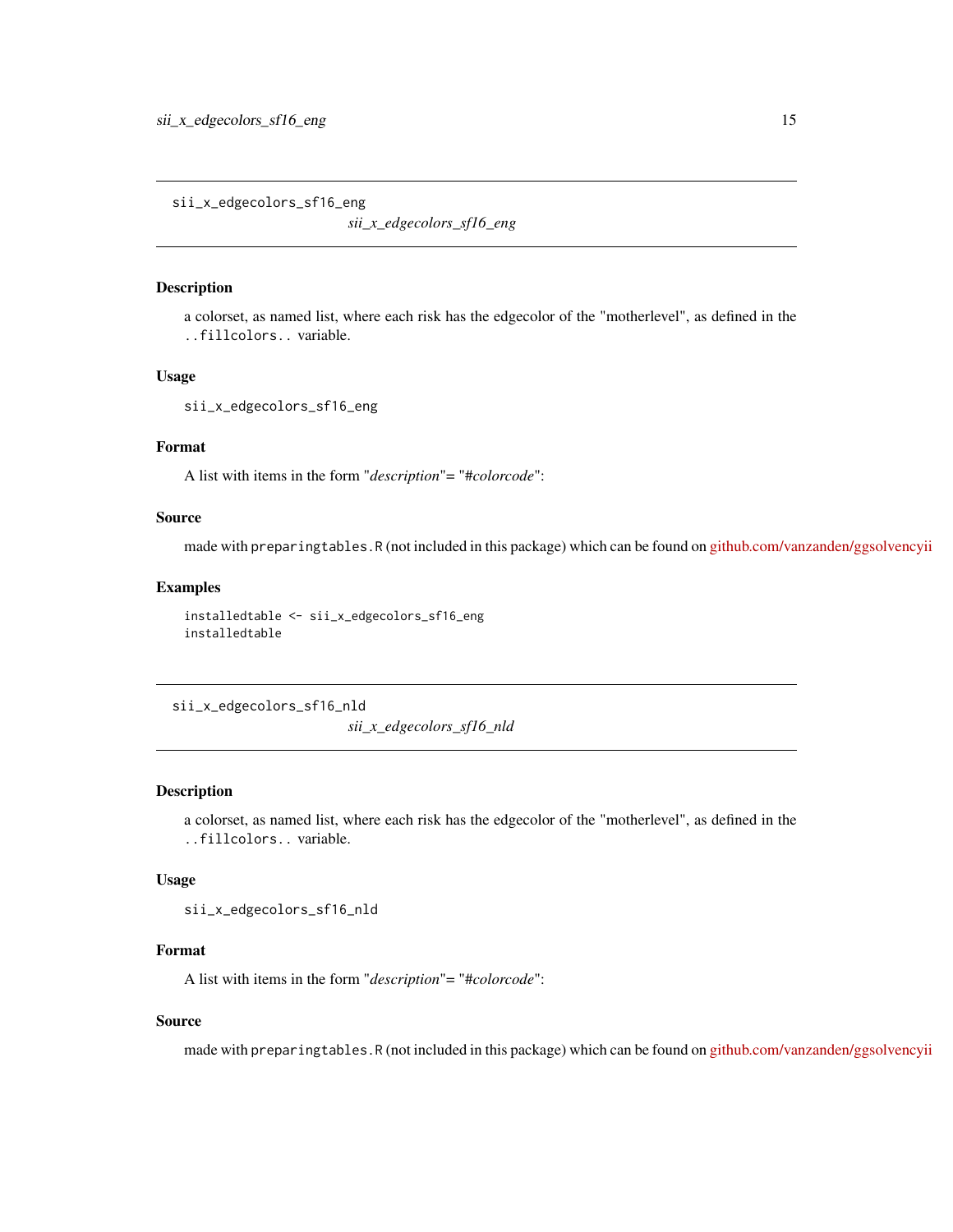## Examples

```
installedtable <- sii_x_edgecolors_sf16_nld
installedtable
```
sii\_x\_fillcolors\_sf16\_eng

*sii\_x\_fillcolors\_sf16\_eng*

## Description

a colorset, as named list, where each accumulationlevel and each type of risk has it's own color, where "..\_other" has the same color as the "motherlevel", i.e. 'market\_other' has the same color as 'market' while other 'm\_..' risks have a different hue.

#### Usage

sii\_x\_fillcolors\_sf16\_eng

## Format

A list with items in the form "*description*"= "#*colorcode*":

## Source

made with preparingtables.R (not included in this package) which can be found on [github.com/vanzanden/ggsolvencyii](https://github.com/vanzanden/ggsolvencyii/tree/master/_data_helperfiles)

## Examples

```
installedtable <- sii_x_fillcolors_sf16_eng
installedtable
```
sii\_x\_fillcolors\_sf16\_nld

*sii\_x\_fillcolors\_sf16\_nld*

## Description

a colorset, as named list, where each accumulationlevel and each type of risk has it's own color, where "..\_other" has the same color as the "motherlevel", i.e. 'market\_other' has the same color as 'market' while other 'm\_..' risks have a different hue.

## Usage

sii\_x\_fillcolors\_sf16\_nld

<span id="page-15-0"></span>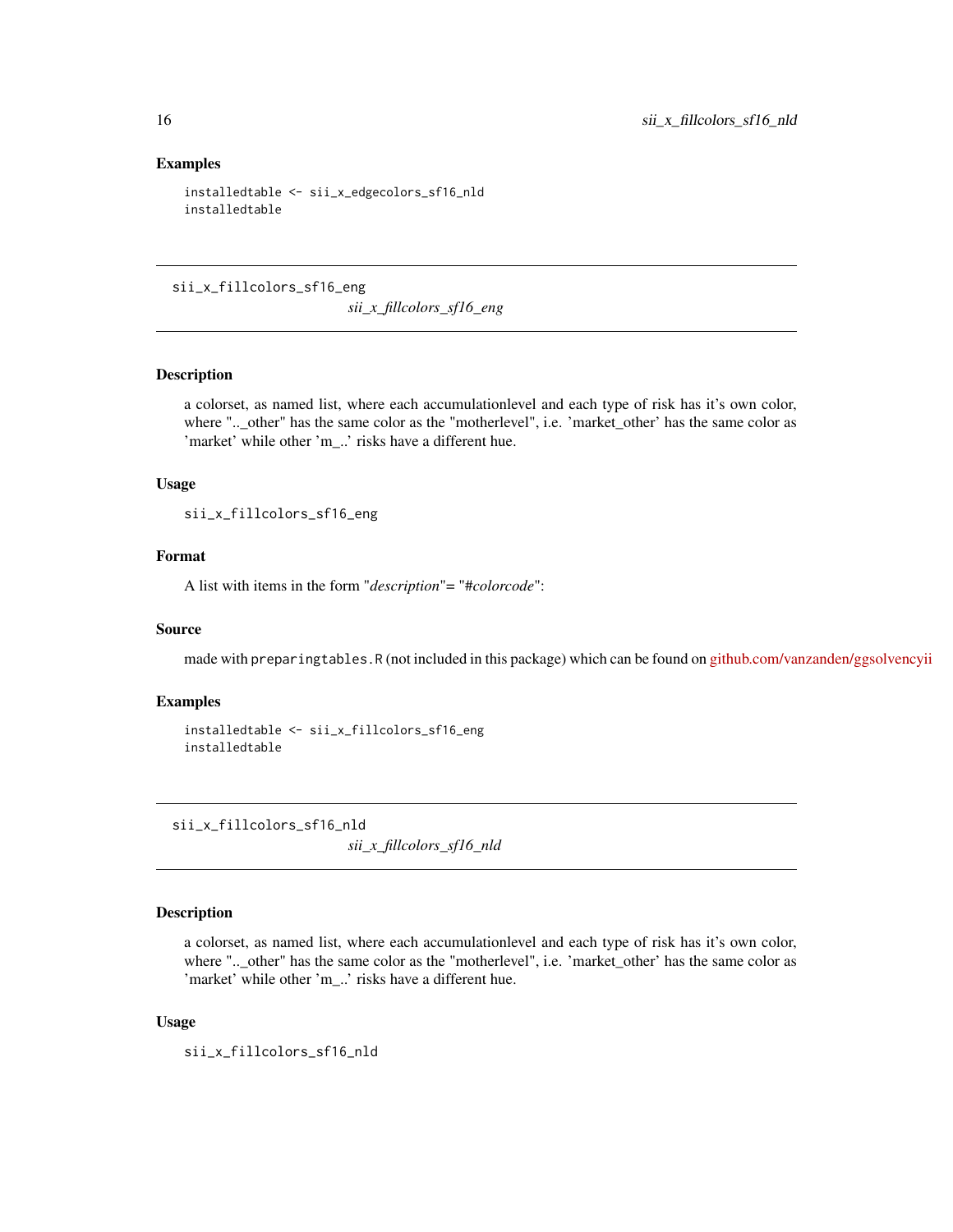<span id="page-16-0"></span>sii\_z\_ex1\_data 17

## Format

A list with items in the form "*description*"= "#*colorcode*":

## Source

made with preparingtables.R (not included in this package) which can be found on [github.com/vanzanden/ggsolvencyii](https://github.com/vanzanden/ggsolvencyii/tree/master/_data_helperfiles)

## Examples

```
installedtable <- sii_x_fillcolors_sf16_nld
installedtable
```
sii\_z\_ex1\_data *sii\_z\_ex1\_data*

## Description

example dataset, in tidyverse format, for the showcase of a limited structure.

## Usage

sii\_z\_ex1\_data

#### Format

A data frame with columns:

time numerical: a representation of an x value: The x aesthetic could also be a normal numbering, or a longitude

ratio numerical: solvency II ratio, a representation of an y value: y aesthetic could also be a lattitude

description character: component of the structure

id number: a grouping item

value numerical: positive for risks, negative for diversification effects

comparewithid numerical: a reference to the id of another datapoint #'

## Source

loosely based on public SFCR report of a medium sized dutch life insurer made from excel-file in [github.com/vanzanden,](https://github.com/vanzanden/ggsolvencyii/tree/master/_data_helperfiles) from there transfered to R environment with code in preparingtables.R.

## Examples

installedtable <- sii\_z\_ex1\_data installedtable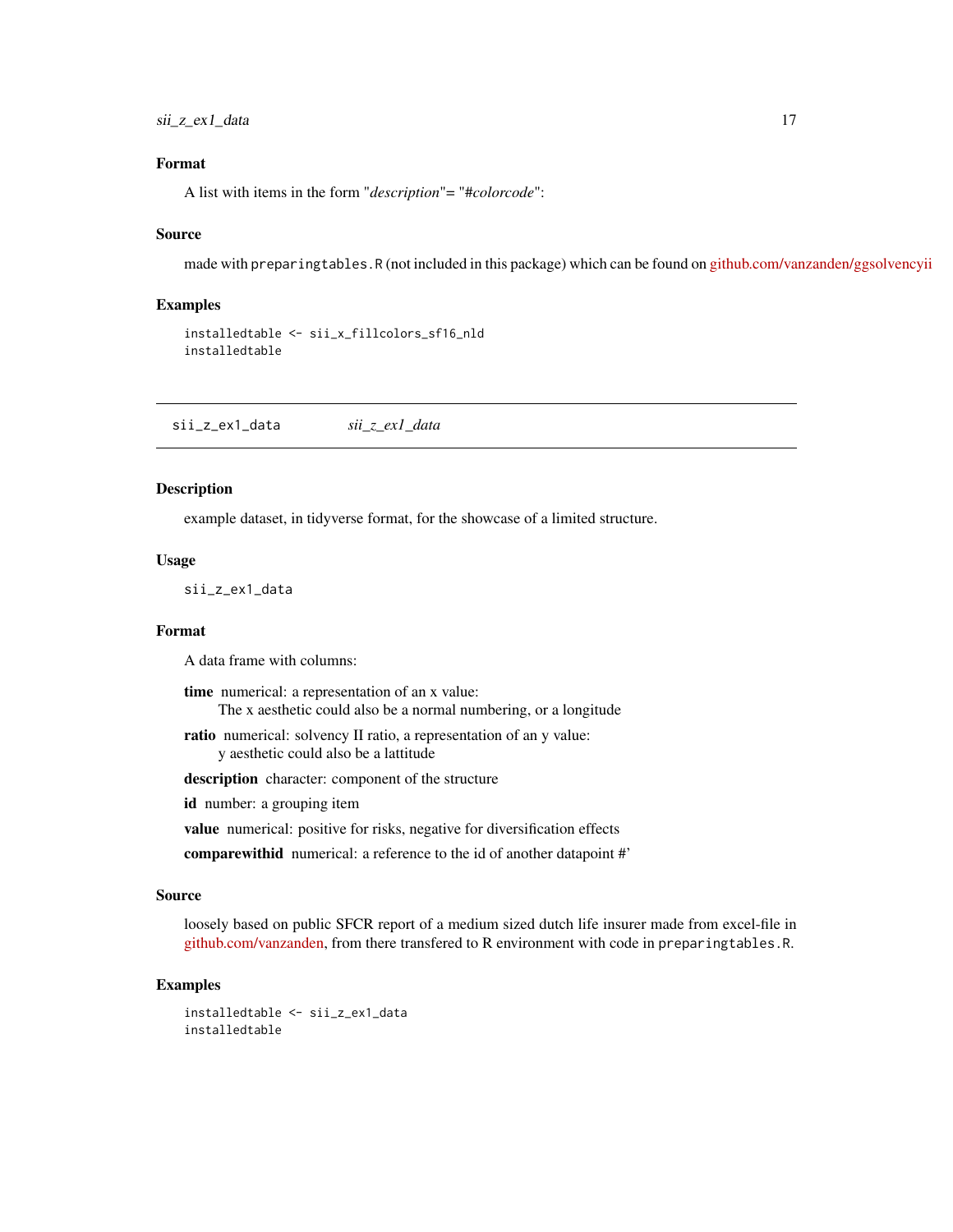#### <span id="page-17-0"></span>Description

a colorset, as named list, where each risk has the edgecolor of the "motherlevel", as defined in the ..fillcolors.. variable.

## Usage

```
sii_z_ex1_edgecolors
```
## Format

A list with items in the form "*description*"= "#*colorcode*":

## Source

made with preparingtables.R (not included in this package) which can be found on [github.com/vanzanden/ggsolvencyii](https://github.com/vanzanden/ggsolvencyii/tree/master/_data_helperfiles)

## Examples

installedtable <- sii\_z\_ex1\_edgecolors installedtable

sii\_z\_ex1\_fillcolors *sii\_z\_ex1\_fillcolors*

## Description

a colorset, as named list, where each accumulationlevel and each type of risk has it's own color, where "..\_other" has the same color as the "motherlevel", i.e. 'market\_other' has the same color as 'market' while other 'm\_..' risks have a different hue.

#### Usage

sii\_z\_ex1\_fillcolors

#### Format

A list with items in the form "*description*"= "#*colorcode*":

## Source

made with preparingtables.R (not included in this package) which can be found on [github.com/vanzanden/ggsolvencyii](https://github.com/vanzanden/ggsolvencyii/tree/master/_data_helperfiles)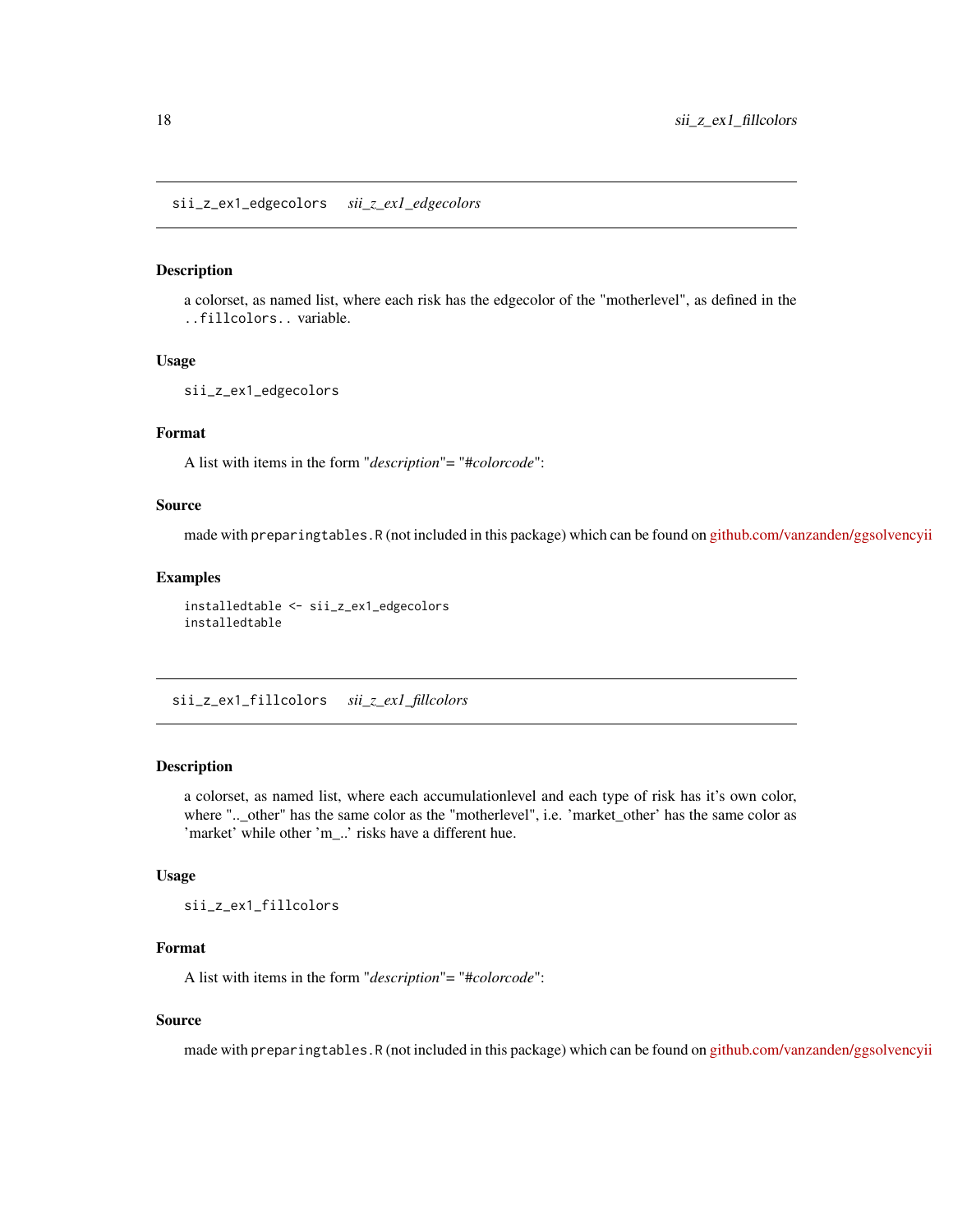## <span id="page-18-0"></span>sii\_z\_ex1\_levelmax 19

## Examples

```
installedtable <- sii_z_ex1_fillcolors
installedtable
```
sii\_z\_ex1\_levelmax *sii\_z\_ex1\_levelmax*

## Description

maximum number of items in a level, 99 items for levels 1-3 (SCR, BSCR/OR/ADJ, Market/life/... risks) and 3 items for lower level risk (equity/longevity/...)

## Usage

sii\_z\_ex1\_levelmax

## Format

A data frame with columns:

## Source

made from excel-file in [github.com/vanzanden,](https://github.com/vanzanden/ggsolvencyii/tree/master/_data_helperfiles) from there transfered to R environment with code in preparingtables.R.

## Examples

installedtable <- sii\_z\_ex1\_levelmax installedtable

sii\_z\_ex1\_plotdetails *sii\_z\_ex1\_plotdetails #' A table for* [geom\\_sii\\_risksurface](#page-6-1) *and* [geom\\_sii\\_riskoutline](#page-3-1) *indicating which outlines of each item should be shown, specified per level and/or description. the latter overrule the former. when defining an item (or the* squared = TRUE *transformation) 4 lines can be distinguished, a radialline going outwards, a circle segment (clockwise), a radialline going inwards, a circle segment (counterclockwise). These are numbered as outline1 to outline4.*

## Description

sii\_z\_ex1\_plotdetails #' A table for [geom\\_sii\\_risksurface](#page-6-1) and [geom\\_sii\\_riskoutline](#page-3-1) indicating which outlines of each item should be shown, specified per level and/or description. the latter overrule the former.

when defining an item (or the squared  $=$  TRUE transformation) 4 lines can be distinguished, a radialline going outwards, a circle segment (clockwise), a radialline going inwards, a circle segment (counterclockwise). These are numbered as outline1 to outline4.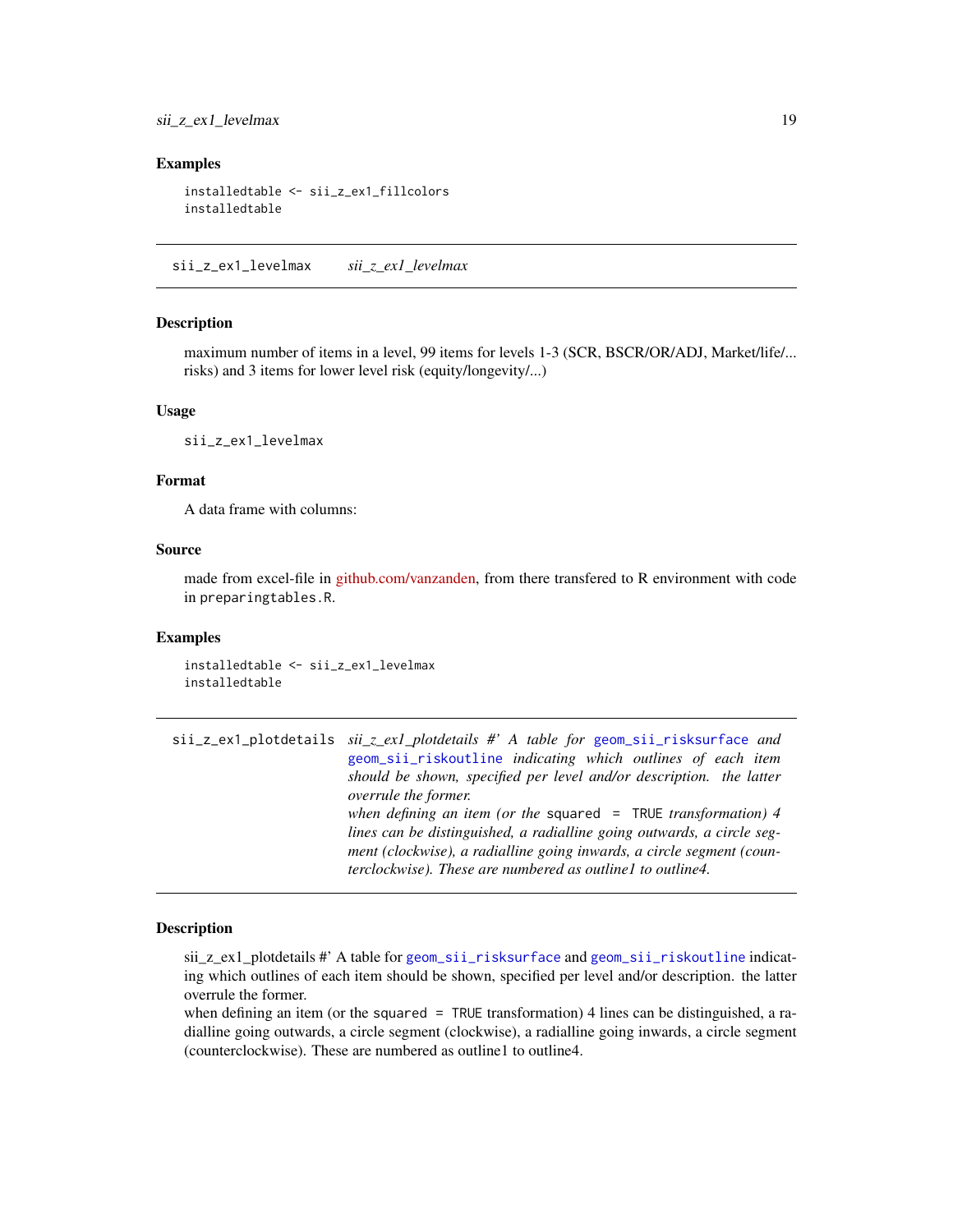## <span id="page-19-0"></span>Usage

sii\_z\_ex1\_plotdetails

## Format

A data frame with columns:

- **levelordescription** string with format *'level(numeric)'*  $\leq$ *point> 'sublevel(numeric)'*  $\int$   $\int d'$  i.e. 1, 2.01, 3.1d where d indicates a diversification component  $AND/OR$  description(s) from the corresponding structure
- surface boolean (logical): the surface
- outline1 boolean (logical): the radial line
- outline2 boolean (logical): the outer line
- outline3 boolean (logical): the radial line
- outline4 boolean (logical): the inner line
- outline11 NOT YET IMPLEMENTED: boolean (logical): analogue to outline1, but but only for the first plotted component of that level. The components in each level are plotted clockwise
- outline13 NOT YET IMPLEMENTED: boolean (logical): analogue to outline3, but but only for the last plotted component of that level.

## Source

determined based on specification of EIOPA standard formula Solvency II structure made from excel-file in [github.com/vanzanden,](https://github.com/vanzanden/ggsolvencyii/tree/master/_data_helperfiles) from there transfered to R environment with code in preparingtables.R.

## Examples

```
installedtable <- sii_z_ex1_plotdetails
installedtable
```
#### sii\_z\_ex1\_plotdetails2

*sii\_z\_ex1\_plotdetails2 #' A table for* [geom\\_sii\\_risksurface](#page-6-1) *and* [geom\\_sii\\_riskoutline](#page-3-1) *indicating which outlines of each item should be shown, specified per level and/or description. the latter overrule the former. when defining an item (or the* squared = TRUE *transformation) 4 lines can be distinguished, a radialline going outwards, a circle segment (clockwise), a radialline going inwards, a circle segment (counterclockwise). These are numbered as outline1 to outline4.*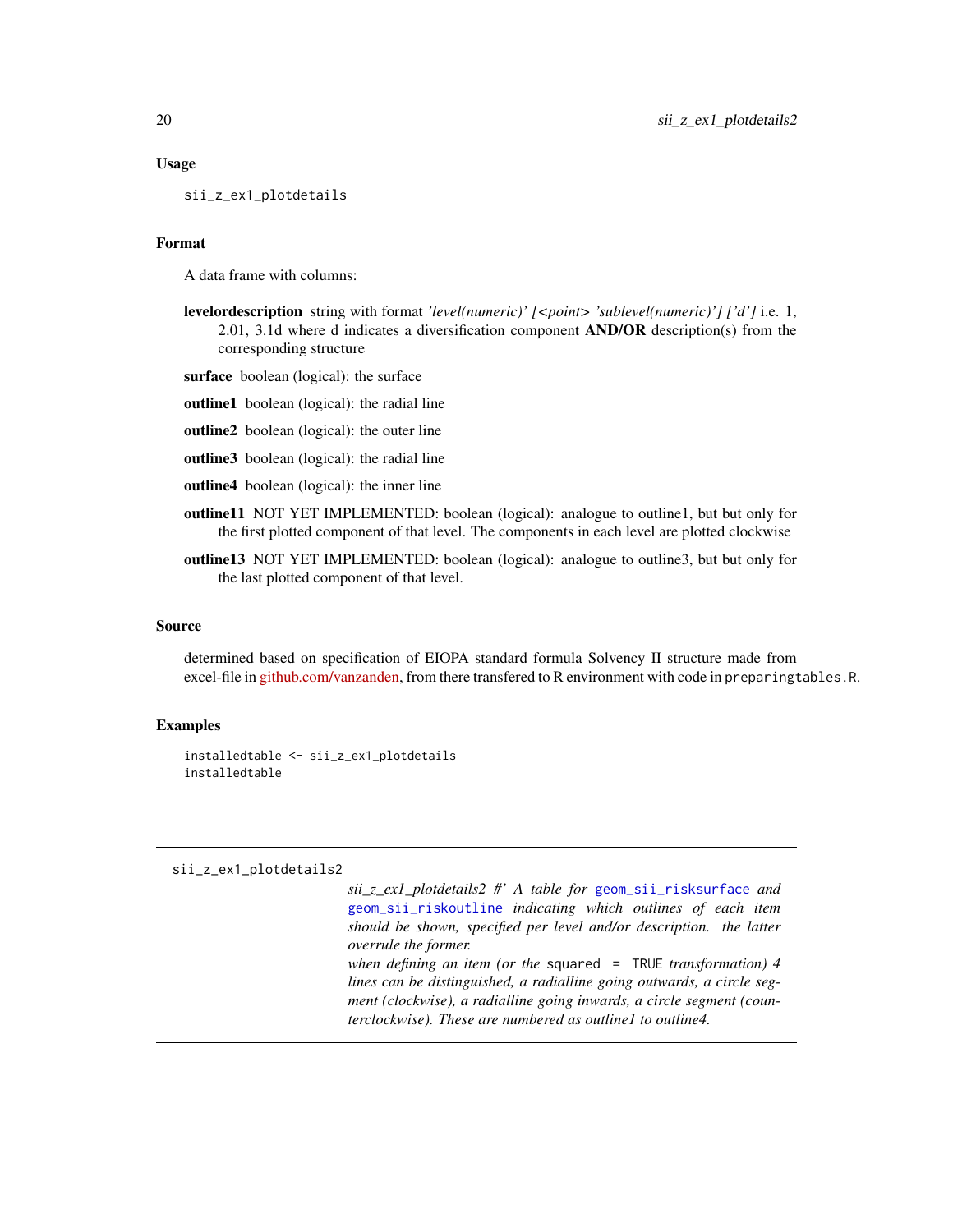## <span id="page-20-0"></span>Description

sii\_z\_ex1\_plotdetails2 #' A table for [geom\\_sii\\_risksurface](#page-6-1) and [geom\\_sii\\_riskoutline](#page-3-1) indicating which outlines of each item should be shown, specified per level and/or description. the latter overrule the former.

when defining an item (or the squared = TRUE transformation) 4 lines can be distinguished, a radialline going outwards, a circle segment (clockwise), a radialline going inwards, a circle segment (counterclockwise). These are numbered as outline1 to outline4.

#### Usage

sii\_z\_ex1\_plotdetails2

#### Format

A data frame with columns:

- levelordescription string with format *'level(numeric)' [<point> 'sublevel(numeric)'] ['d']* i.e. 1, 2.01, 3.1d where d indicates a diversification component  $AND/OR$  description(s) from the corresponding structure
- surface boolean (logical): the surface
- outline1 boolean (logical): the radial line
- outline2 boolean (logical): the outer line
- outline3 boolean (logical): the radial line
- outline4 boolean (logical): the inner line
- outline11 NOT YET IMPLEMENTED: boolean (logical): analogue to outline1, but but only for the first plotted component of that level. The components in each level are plotted clockwise
- outline13 NOT YET IMPLEMENTED: boolean (logical): analogue to outline3, but but only for the last plotted component of that level.

## Source

determined based on specification of EIOPA standard formula Solvency II structure made from excel-file in [github.com/vanzanden,](https://github.com/vanzanden/ggsolvencyii/tree/master/_data_helperfiles) from there transfered to R environment with code in preparingtables.R.

```
installedtable <- sii_z_ex1_plotdetails2
installedtable
```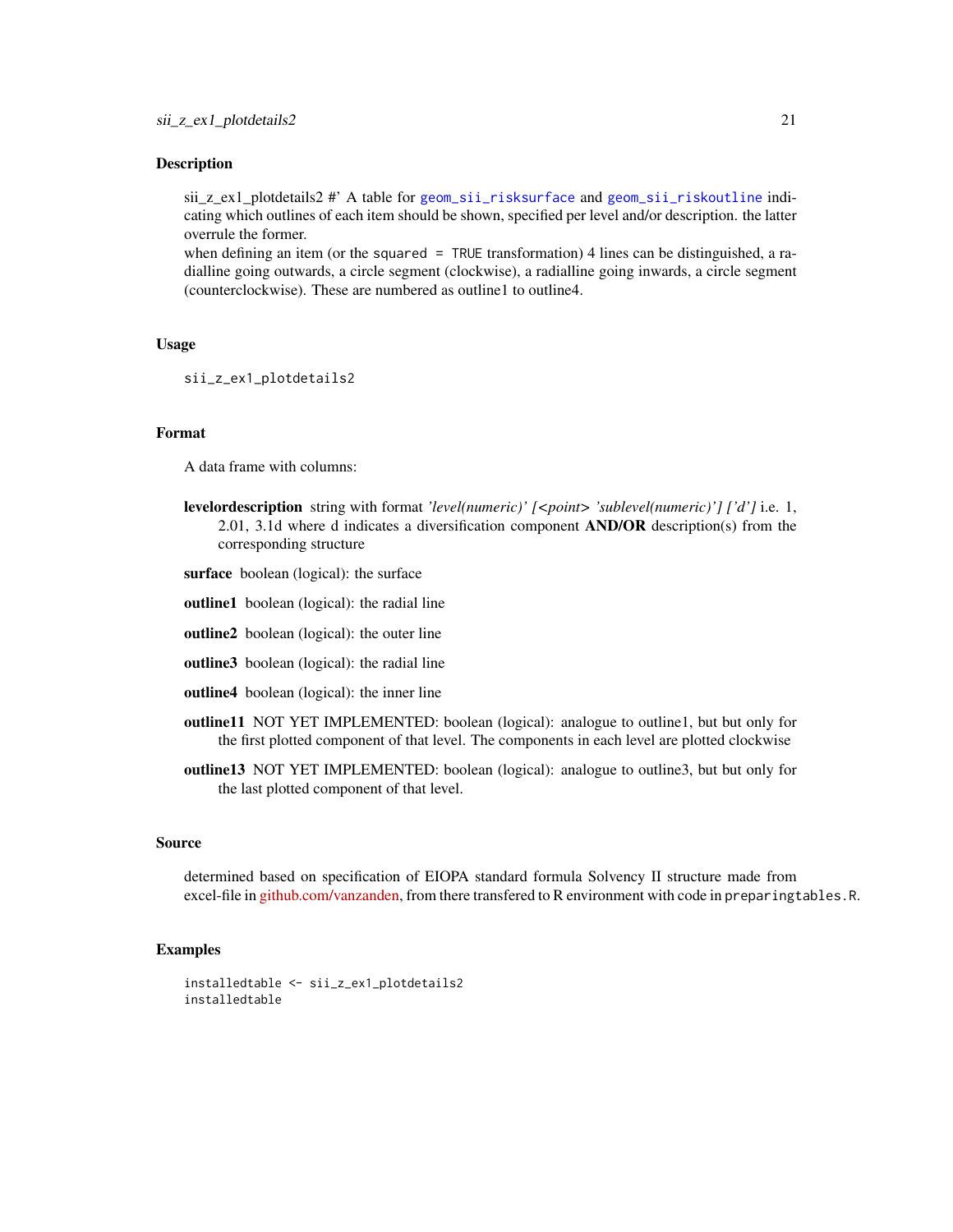#### <span id="page-21-0"></span>Description

a adapted (compact) structure, for a life-insurer with only market and life risk and their subrisks

## Usage

sii\_z\_ex1\_structure

## Format

A data frame with columns:

description string: the name of the component, or a diversification

- level string with format *'level(numeric)' [<point> 'sublevel(numeric)'] ['d']* i.e. 1, 2.01, 3.1d where d indicates a diversification component
- childlevel string of the same format as level, indicating the level of which the components make up this item

## Source

determined based on specification of EIOPA standard formula Solvency II structure made from excel-file in [github.com/vanzanden,](https://github.com/vanzanden/ggsolvencyii/tree/master/_data_helperfiles) from there transfered to R environment with code in preparingtables.R.

## Examples

```
installedtable <- sii_z_ex1_structure
installedtable
```
<span id="page-21-1"></span>sii\_z\_ex2\_data *sii\_z\_ex2\_data*

#### Description

example dataset, in tidyverse format, with only one instance of a limited filled sf structure.

#### Usage

sii\_z\_ex2\_data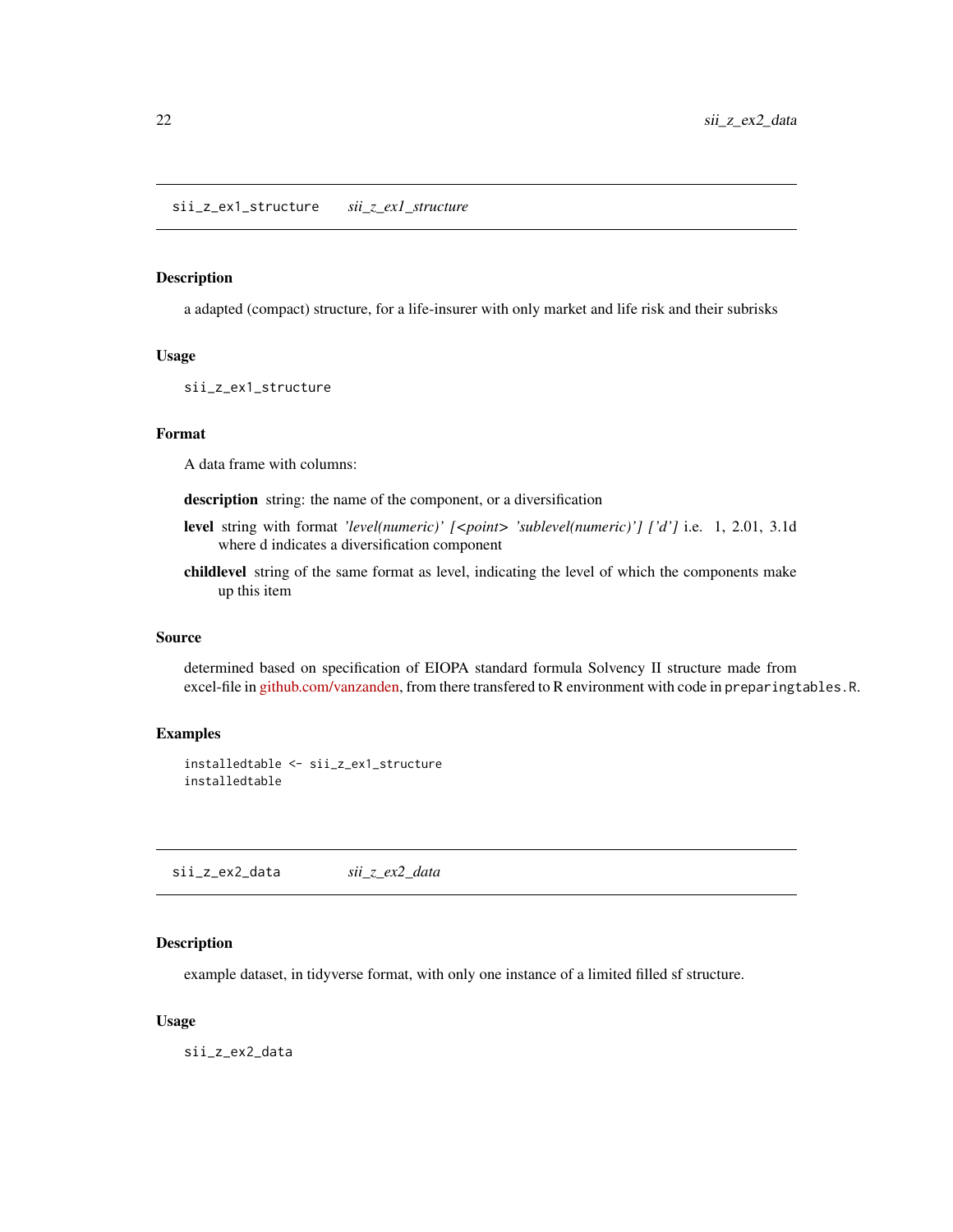## <span id="page-22-0"></span>Format

A data frame with columns:

time numerical: a representation of an x value: The x aesthetic could also be a normal numbering, or a longitude

ratio numerical: solvency II ratio, a representation of an y value: y aesthetic could also be a lattitude

description character: component of the structure

id number: a grouping item

value numerical: positive for risks, negative for diversification effects

## Source

loosely based on public SFCR report of a medium sized dutch life insurer made from excel-file in [github.com/vanzanden,](https://github.com/vanzanden/ggsolvencyii/tree/master/_data_helperfiles) from there transfered to R environment with code in preparingtables.R.

## Examples

```
installedtable <- sii_z_ex2_data
installedtable
```
<span id="page-22-1"></span>sii\_z\_ex3\_data *sii\_z\_ex3\_data*

#### Description

example dataset, in tidyverse format, with all columns of the complete SF16 structure present in the data but with only a few risks filled with non-zero values,

## Usage

sii\_z\_ex3\_data

## Format

A data frame with columns:

time numerical: a representation of an x value:

The x aesthetic could also be a normal numbering, or a longitude

ratio numerical: solvency II ratio, a representation of an y value: y aesthetic could also be a lattitude

description character: component of the structure

id number: a grouping item

value numerical: positive for risks, negative for diversification effects

comparewithid numerical: a reference to the id of another datapoint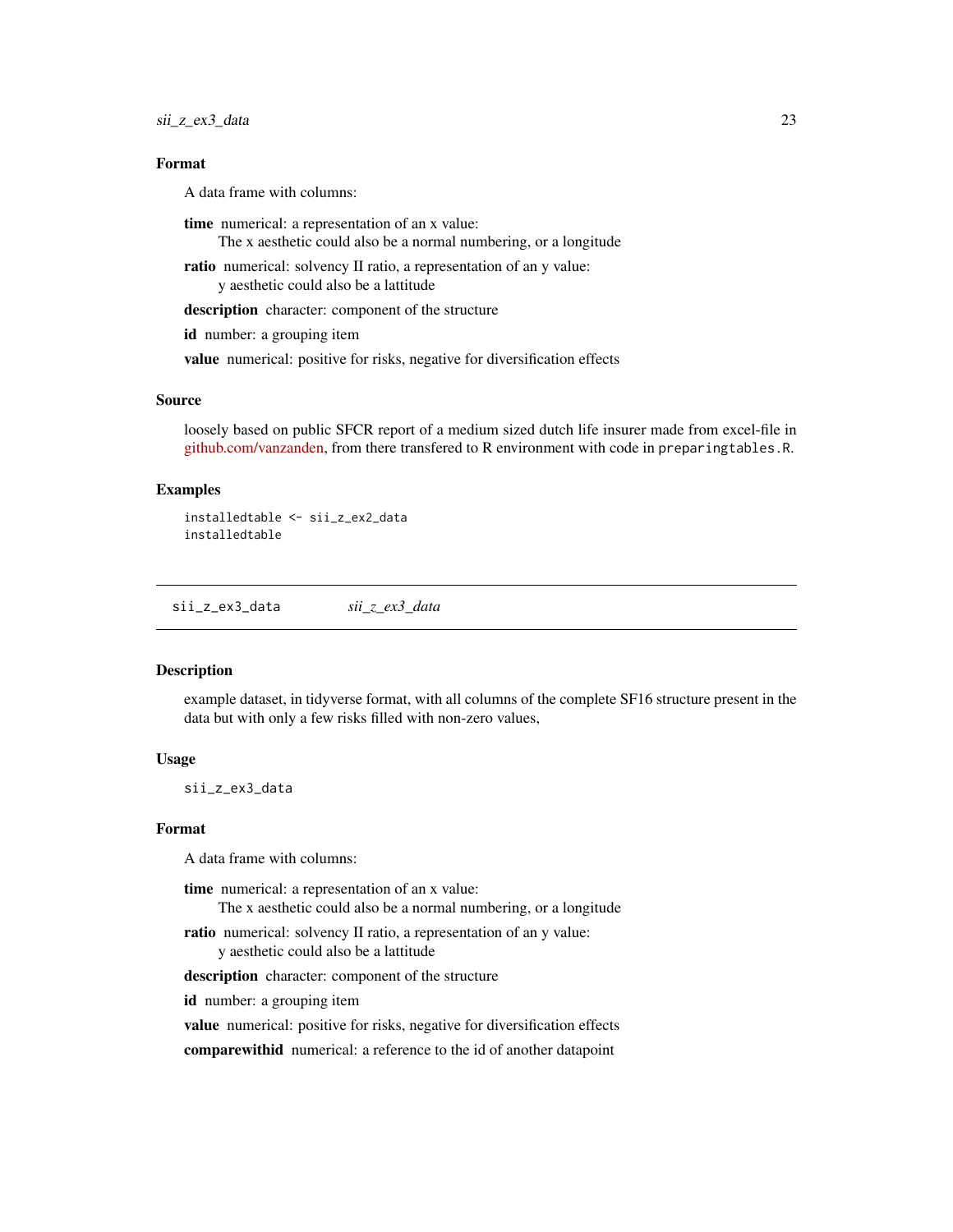## <span id="page-23-0"></span>Source

loosely based on public SFCR report of a medium sized dutch life insurer made from excel-file in [github.com/vanzanden,](https://github.com/vanzanden/ggsolvencyii/tree/master/_data_helperfiles) from there transfered to R environment with code in preparingtables.R.

## Examples

```
installedtable <- sii_z_ex3_data
installedtable
```
<span id="page-23-1"></span>sii\_z\_ex3\_plotdetails *sii\_z\_ex3\_plotdetails #' A table for* [geom\\_sii\\_risksurface](#page-6-1) *and* [geom\\_sii\\_riskoutline](#page-3-1) *indicating which outlines of each item should be shown, specified per level and/or description. the latter overrule the former. when defining an item (or the* squared = TRUE *transformation) 4 lines can be distinguished, a radialline going outwards, a circle segment (clockwise), a radialline going inwards, a circle segment (counterclockwise). These are numbered as outline1 to outline4.*

## Description

sii\_z\_ex3\_plotdetails #' A table for [geom\\_sii\\_risksurface](#page-6-1) and [geom\\_sii\\_riskoutline](#page-3-1) indicating which outlines of each item should be shown, specified per level and/or description. the latter overrule the former.

when defining an item (or the squared  $=$  TRUE transformation) 4 lines can be distinguished, a radialline going outwards, a circle segment (clockwise), a radialline going inwards, a circle segment (counterclockwise). These are numbered as outline1 to outline4.

#### Usage

sii\_z\_ex3\_plotdetails

## Format

A data frame with columns:

levelordescription string with format *'level(numeric)' [<point> 'sublevel(numeric)'] ['d']* i.e. 1, 2.01, 3.1d where d indicates a diversification component  $AND/OR$  description(s) from the corresponding structure

- surface boolean (logical): the surface
- outline1 boolean (logical): the radial line
- outline2 boolean (logical): the outer line
- outline3 boolean (logical): the radial line
- outline4 boolean (logical): the inner line

outline11 NOT YET IMPLEMENTED: boolean (logical): analogue to outline1, but but only for the first plotted component of that level. The components in each level are plotted clockwise

outline13 NOT YET IMPLEMENTED: boolean (logical): analogue to outline3, but but only for the last plotted component of that level.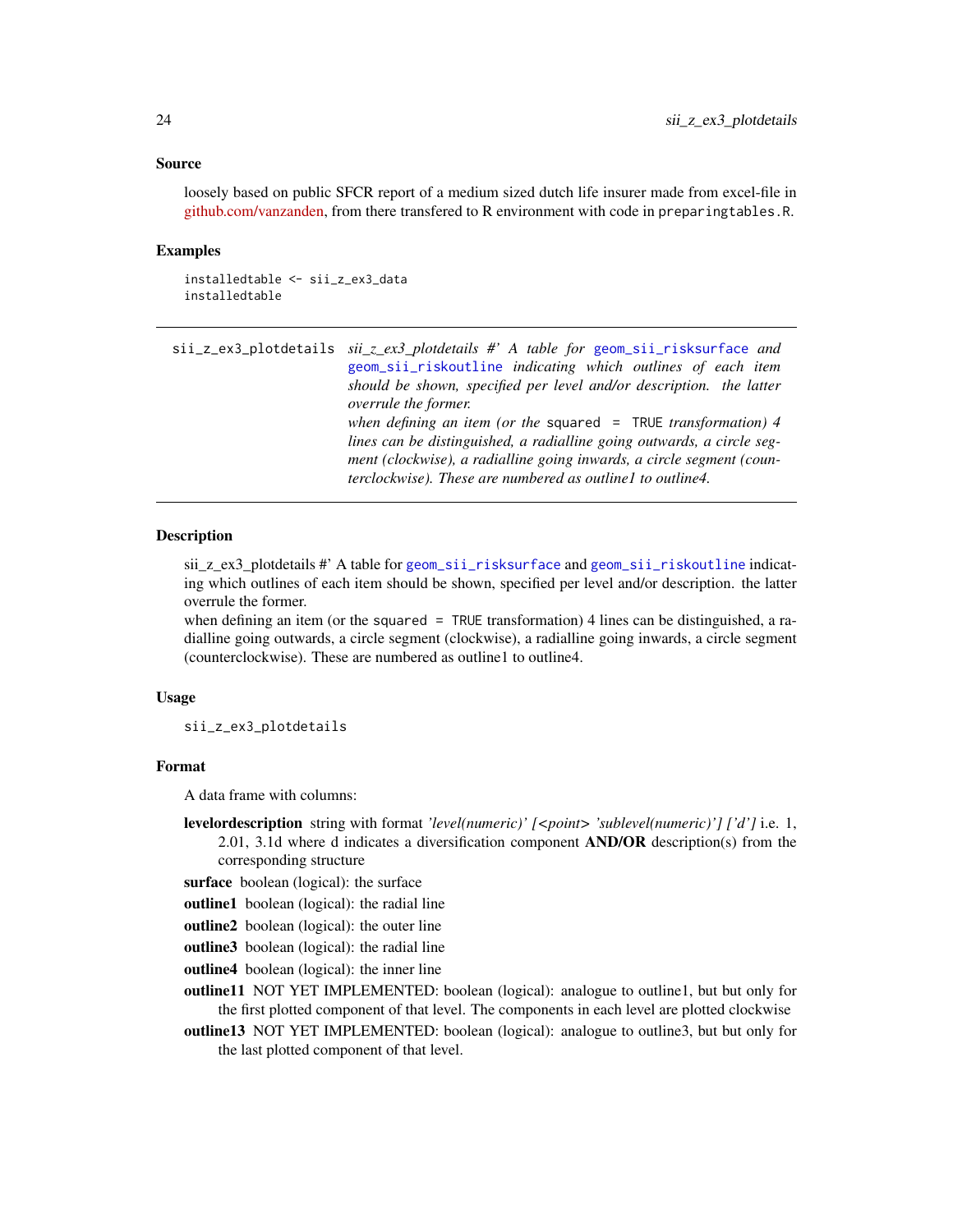## <span id="page-24-0"></span>sii\_z\_ex4\_data 25

## Source

determined based on specification of EIOPA standard formula Solvency II structure made from excel-file in [github.com/vanzanden,](https://github.com/vanzanden/ggsolvencyii/tree/master/_data_helperfiles) from there transfered to R environment with code in preparingtables.R.

## Examples

```
installedtable <- sii_z_ex3_plotdetails
installedtable
```
sii\_z\_ex4\_data *sii\_z\_ex4\_data*

## Description

example dataset, in tidyverse format, with several instances of a filled sf structure,

### Usage

sii\_z\_ex4\_data

#### Format

A data frame with columns:

time numerical: a representation of an x value: The x aesthetic could also be a normal numbering, or a longitude

ratio numerical: solvency II ratio, a representation of an y value: y aesthetic could also be a lattitude

description character: component of the structure

id number: a grouping item

value numerical: positive for risks, negative for diversification effects

comparewithid numerical: a reference to the id of another datapoint #'

## Source

based on public SFCR 2017 reports of a medium sized dutch life insurer in Oosterhout made from excel-file in [github.com/vanzanden,](https://github.com/vanzanden/ggsolvencyii/tree/master/_data_helperfiles) from there transfered to R environment with code in preparingtables.R.

```
installedtable <- sii_z_ex4_data
installedtable
```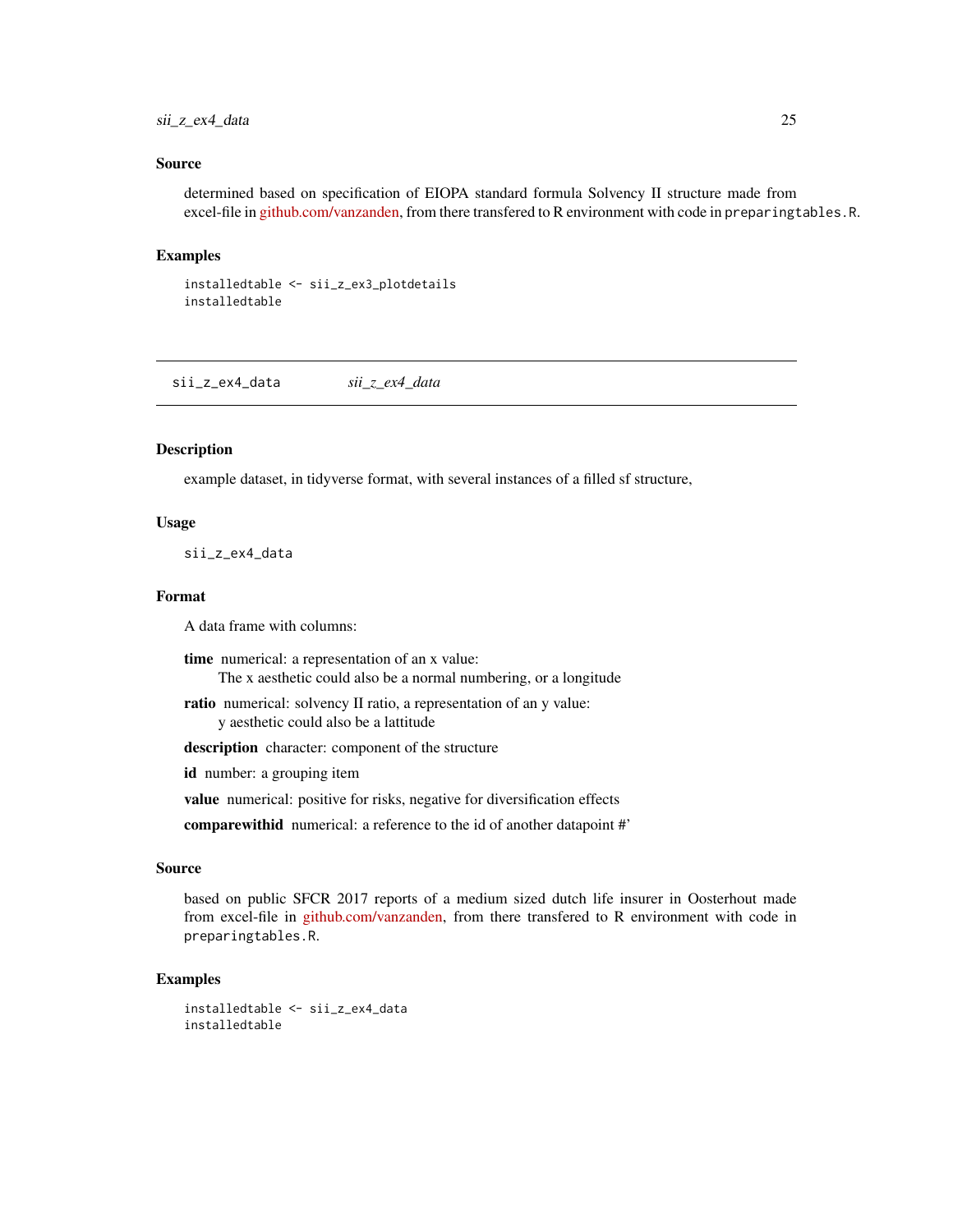<span id="page-25-0"></span>sii\_z\_ex4\_levelmax *sii\_z\_ex4\_levelmax*

#### Description

maximum number of items in a level, 99 items for levels 1-3 (SCR, BSCR/OR/ADJ, Market/life/... risks) and 3 items for lower level risk (equity/longevity/...)

## Usage

sii\_z\_ex4\_levelmax

## Format

A data frame with columns:

## Source

made from excel-file in [github.com/vanzanden,](https://github.com/vanzanden/ggsolvencyii/tree/master/_data_helperfiles) from there transfered to R environment with code in preparingtables.R.

## Examples

installedtable <- sii\_z\_ex4\_levelmax installedtable

sii\_z\_ex4\_structure *sii\_z\_ex4\_structure*

## Description

a adapted (compact) structure with no division of market, life, .. risks in subrisks (i.e. equity, longevity,... ). Descriptions are in English

#### Usage

sii\_z\_ex4\_structure

## Format

A data frame with columns:

description string: the name of the component, or a diversification

- level string with format *'level(numeric)' [<point> 'sublevel(numeric)'] ['d']* i.e. 1, 2.01, 3.1d where d indicates a diversification component
- childlevel string of the same format as level, indicating the level of which the components make up this item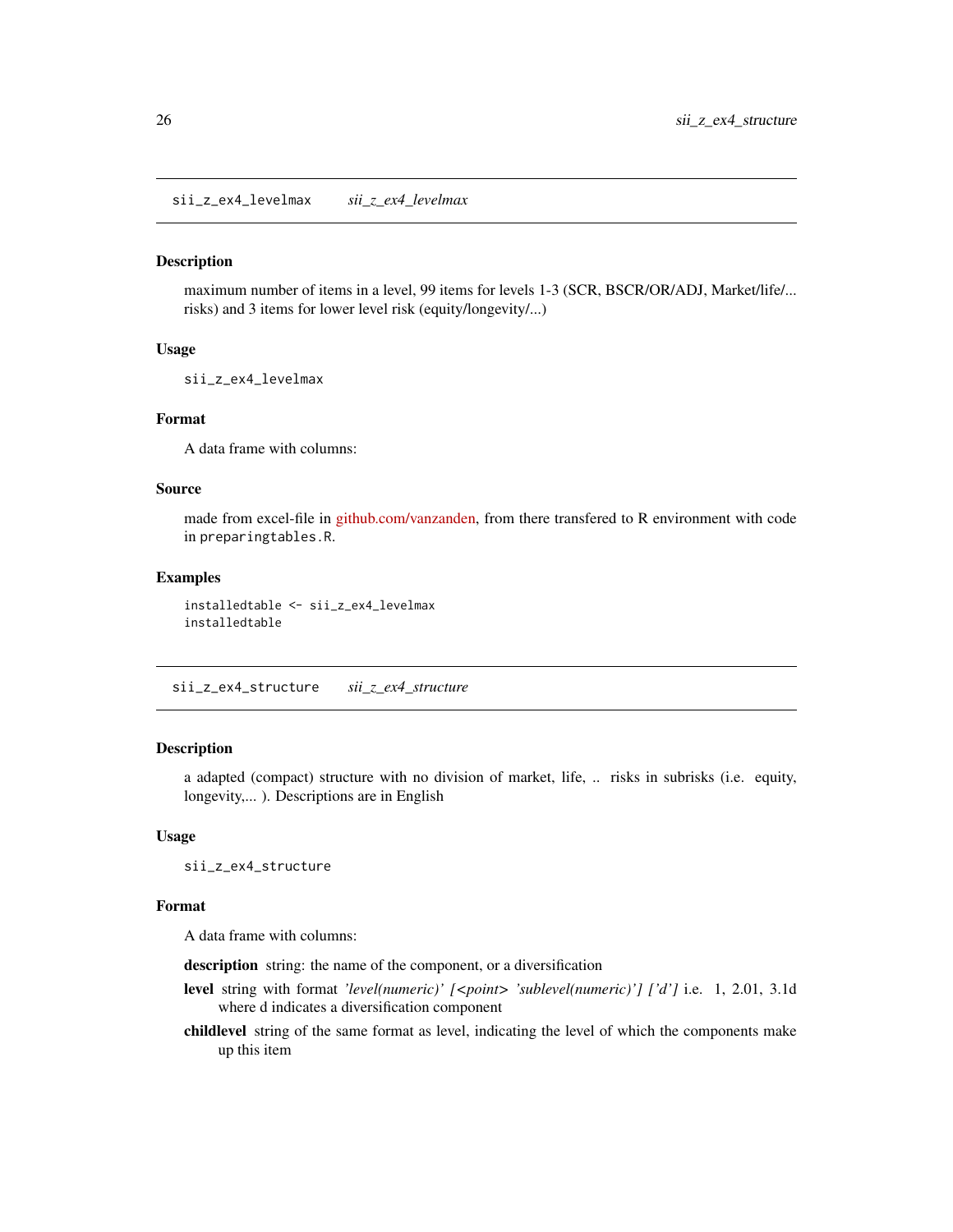## <span id="page-26-0"></span>sii\_z\_ex6\_data 27

## Source

determined based on specification of EIOPA standard formula Solvency II structure made from excel-file in [github.com/vanzanden,](https://github.com/vanzanden/ggsolvencyii/tree/master/_data_helperfiles) from there transfered to R environment with code in preparingtables.R.

#### Examples

```
installedtable <- sii_z_ex4_structure
installedtable
```
sii\_z\_ex6\_data *sii\_z\_ex6\_data*

## Description

example dataset of a internal model of a large Dutch insurer (NN group). Values are fictious

## Usage

sii\_z\_ex6\_data

#### Format

A data frame with columns:

time numerical: a representation of an x value: The x aesthetic could also be a normal numbering, or a longitude

ratio numerical: solvency II ratio, a representation of an y value: y aesthetic could also be a lattitude

description character: component of the structure

id number: a grouping item

value numerical: positive for risks, negative for diversification effects

comparewithid numerical: a reference to the id of another datapoint

## Source

the structure is based on public SFCR 2017 report of NN group, with a possible wrong interpretation of diversification effects towards 'market basis and CPD risk'

#' See [preview.tinyurl.com/ggsolvencyii-001,](https://preview.tinyurl.com/ggsolvencyii-001) page 33 linking to www.nn-group.com /nn-group /file?uuid=e3e89829 -e7bd -495a -9fed -4bc54a9349eb&owner =c5df72fd -8a65 -4f75 -956d - 5e37307aa50c &contentid =2311

made from excel-file in [github.com/vanzanden,](https://github.com/vanzanden/ggsolvencyii/tree/master/_data_helperfiles) from there transfered to R environment with code in preparingtables.R in the same directory.

#### Examples

installedtable <- sii\_z\_ex6\_data installedtable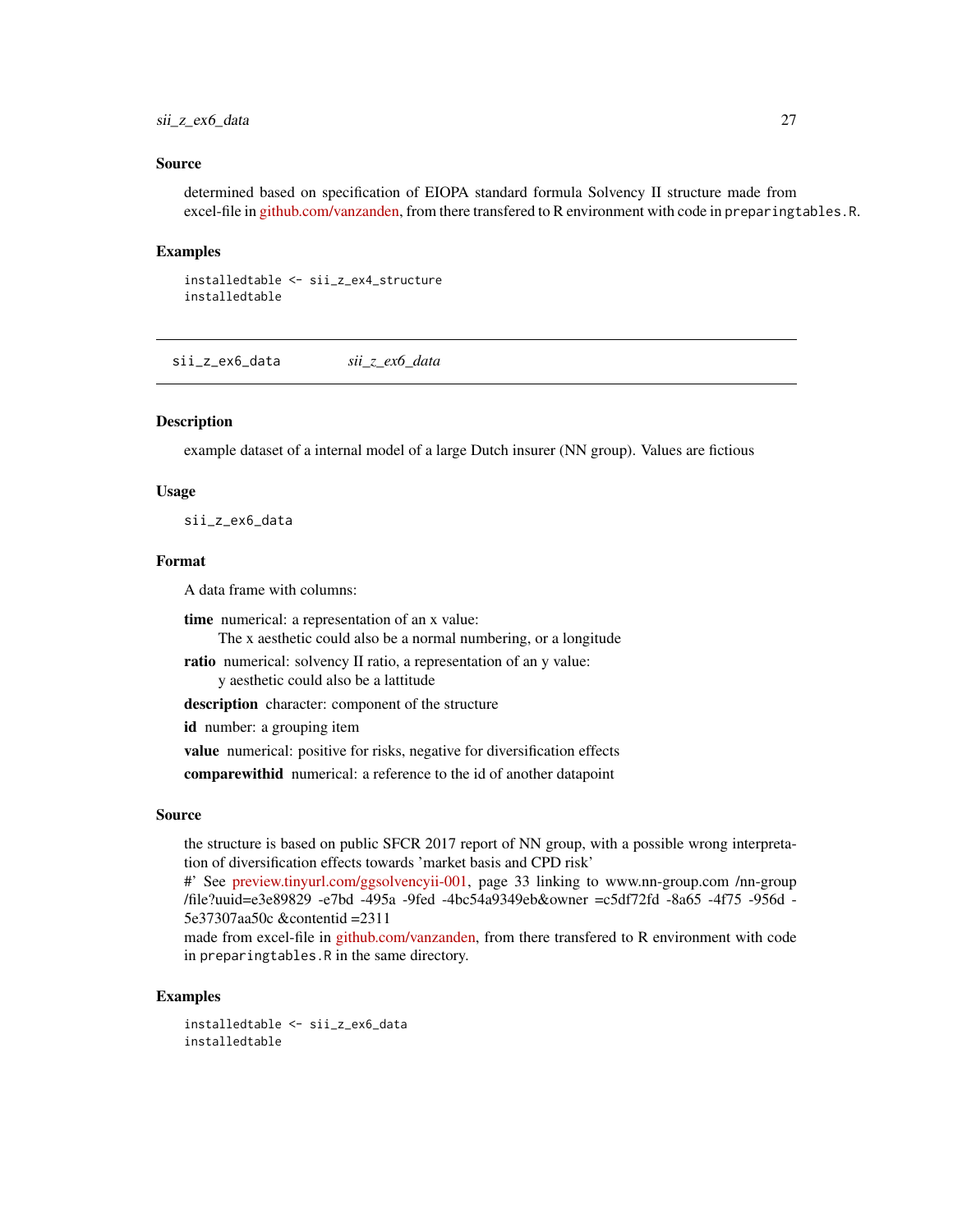#### <span id="page-27-0"></span>**Description**

example dataset of a internal model of a large Dutch insurer (NN group). Values are fictious. To show 'counterparty default risk (CPD)' separate from the two components 'type 1' and 'type 2' the following assumption is made: The (fictious) diversification towards the higher level from CPD risk is transferred to a position between CPD and its two components. A similar approach is used to show 'business risk', 'life risk', 'morbidity risk' and 'non-life risk' and their (7,4,4 and 4) components

### Usage

sii\_z\_ex6\_data2

## Format

A data frame with columns:

- time numerical: a representation of an x value: The x aesthetic could also be a normal numbering, or a longitude
- ratio numerical: solvency II ratio, a representation of an y value: y aesthetic could also be a lattitude
- description character: component of the structure

id number: a grouping item

value numerical: positive for risks, negative for diversification effects

comparewithid numerical: a reference to the id of another datapoint #'

## Source

the structure is based on public SFCR 2017 report of NN group, with a possible wrong interpretation of diversification effects towards 'market basis and CPD risk'

#' See [preview.tinyurl.com/ggsolvencyii-001,](https://preview.tinyurl.com/ggsolvencyii-001) page 33 linking to www.nn-group.com/ nn-group/file? uuid=e3e89829 -e7bd -495a -9fed -4bc54a9349eb&owner =c5df72fd -8a65 -4f75 -956d -5e37307aa50c &contentid =2311 made from excel-file in [github.com/vanzanden,](https://github.com/vanzanden/ggsolvencyii/tree/master/_data_helperfiles) from there transfered to R environment with code in preparingtables.R in the same directory.

```
installedtable <- sii_z_ex6_data2
installedtable
```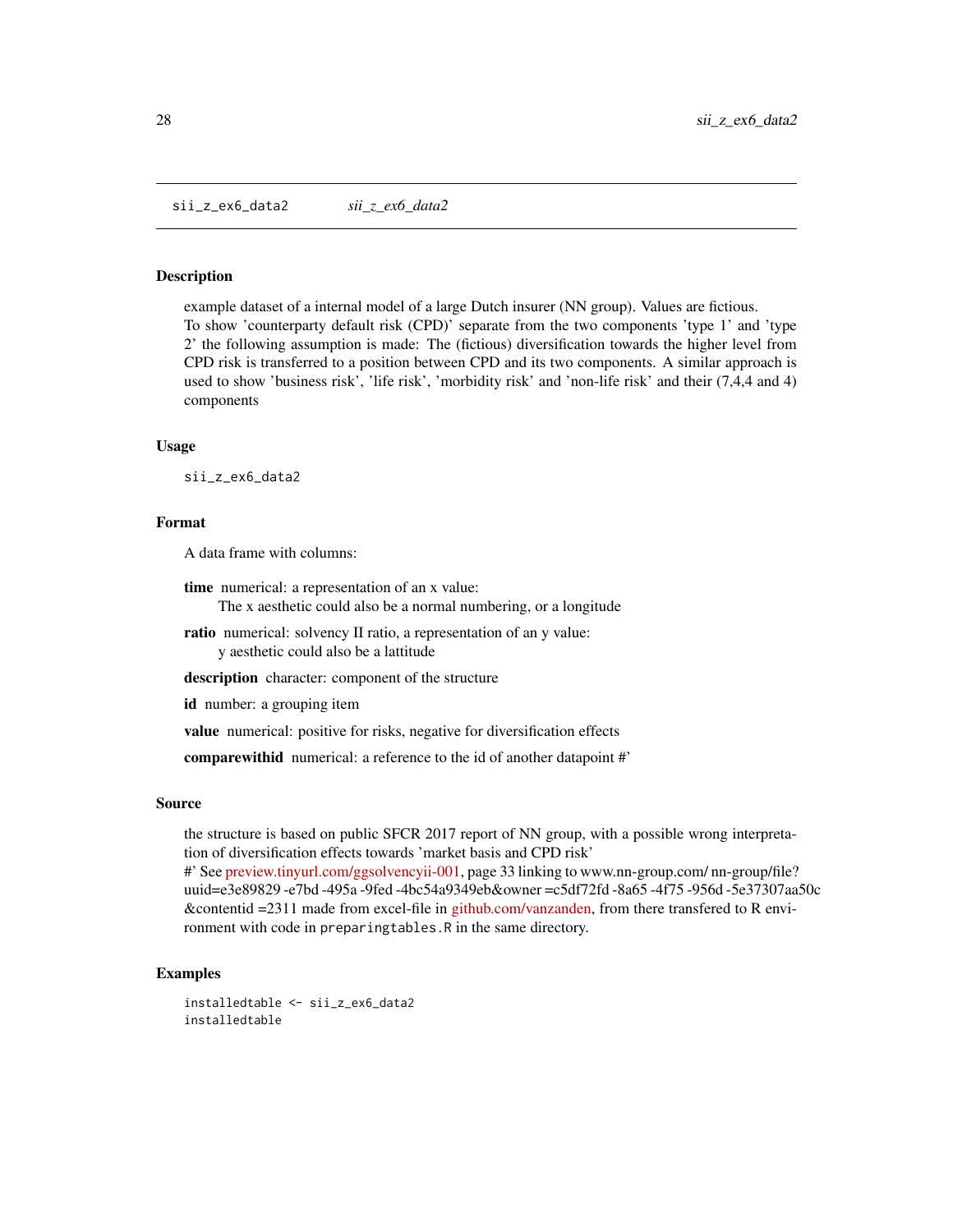<span id="page-28-0"></span>sii\_z\_ex6\_edgecolors *sii\_z\_ex6\_edgecolors*

## Description

a colorset, as named list, where each risk has the edgecolor of the "motherlevel", as defined in the ..fillcolors.. variable.

## Usage

```
sii_z_ex6_edgecolors
```
## Format

A list with items in the form "*description*"= "#*colorcode*":

## Source

made with preparingtables.R (not included in this package) which can be found on [github.com/vanzanden/ggsolvencyii](https://github.com/vanzanden/ggsolvencyii/tree/master/_data_helperfiles)

## Examples

installedtable <- sii\_z\_ex6\_edgecolors installedtable

sii\_z\_ex6\_fillcolors *sii\_z\_ex6\_fillcolors*

## Description

a colorset, as named list, where each accumulation-level and each type of risk has it's own color, where "..\_other" has the same color as the "motherlevel", i.e. 'market\_other' has the same color as 'market' while other 'm\_..' risks have a different hue.

## Usage

sii\_z\_ex6\_fillcolors

## Format

A list with items in the form "*description*"= "#*colorcode*":

## Source

made with preparingtables.R (not included in this package) which can be found on [github.com/vanzanden/ggsolvencyii](https://github.com/vanzanden/ggsolvencyii/tree/master/_data_helperfiles)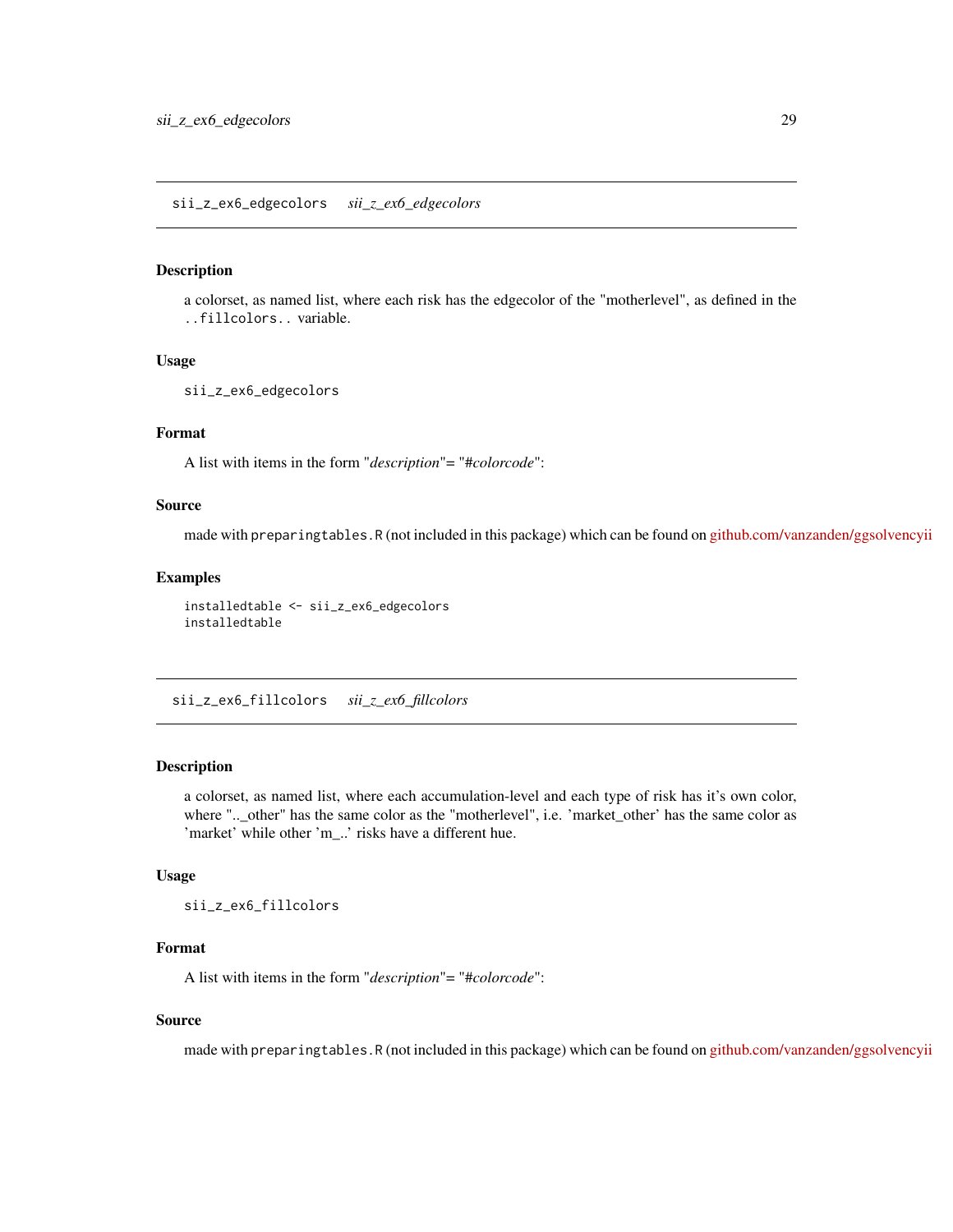## Examples

```
installedtable <- sii_z_ex6_fillcolors
installedtable
```
sii\_z\_ex6\_levelmax *sii\_z\_ex6\_levelmax*

## Description

maximum number of items in a level, 99 items for levels 1-3 (SCR, BSCR/OR/ADJ, Market/life/... risks) and 3 items for lower level risk (equity/longevity/...)

## Usage

sii\_z\_ex6\_levelmax

## Format

A data frame with columns:

## Source

made from excel-file in [github.com/vanzanden,](https://github.com/vanzanden/ggsolvencyii/tree/master/_data_helperfiles) from there transfered to R environment with code in preparingtables.R.

## Examples

installedtable <- sii\_z\_ex6\_levelmax installedtable

sii\_z\_ex6\_plotdetails *sii\_z\_ex6\_plotdetails #' A table for* [geom\\_sii\\_risksurface](#page-6-1) *and* [geom\\_sii\\_riskoutline](#page-3-1) *indicating which outlines of each item should be shown, specified per level and/or description. the latter overrule the former. when defining an item (or the* squared = TRUE *transformation) 4 lines can be distinguished, a radialline going outwards, a circle segment (clockwise), a radialline going inwards, a circle segment (counterclockwise). These are numbered as outline1 to outline4.*

## Description

sii\_z\_ex6\_plotdetails #' A table for [geom\\_sii\\_risksurface](#page-6-1) and [geom\\_sii\\_riskoutline](#page-3-1) indicating which outlines of each item should be shown, specified per level and/or description. the latter overrule the former.

when defining an item (or the squared  $=$  TRUE transformation) 4 lines can be distinguished, a radialline going outwards, a circle segment (clockwise), a radialline going inwards, a circle segment (counterclockwise). These are numbered as outline1 to outline4.

<span id="page-29-0"></span>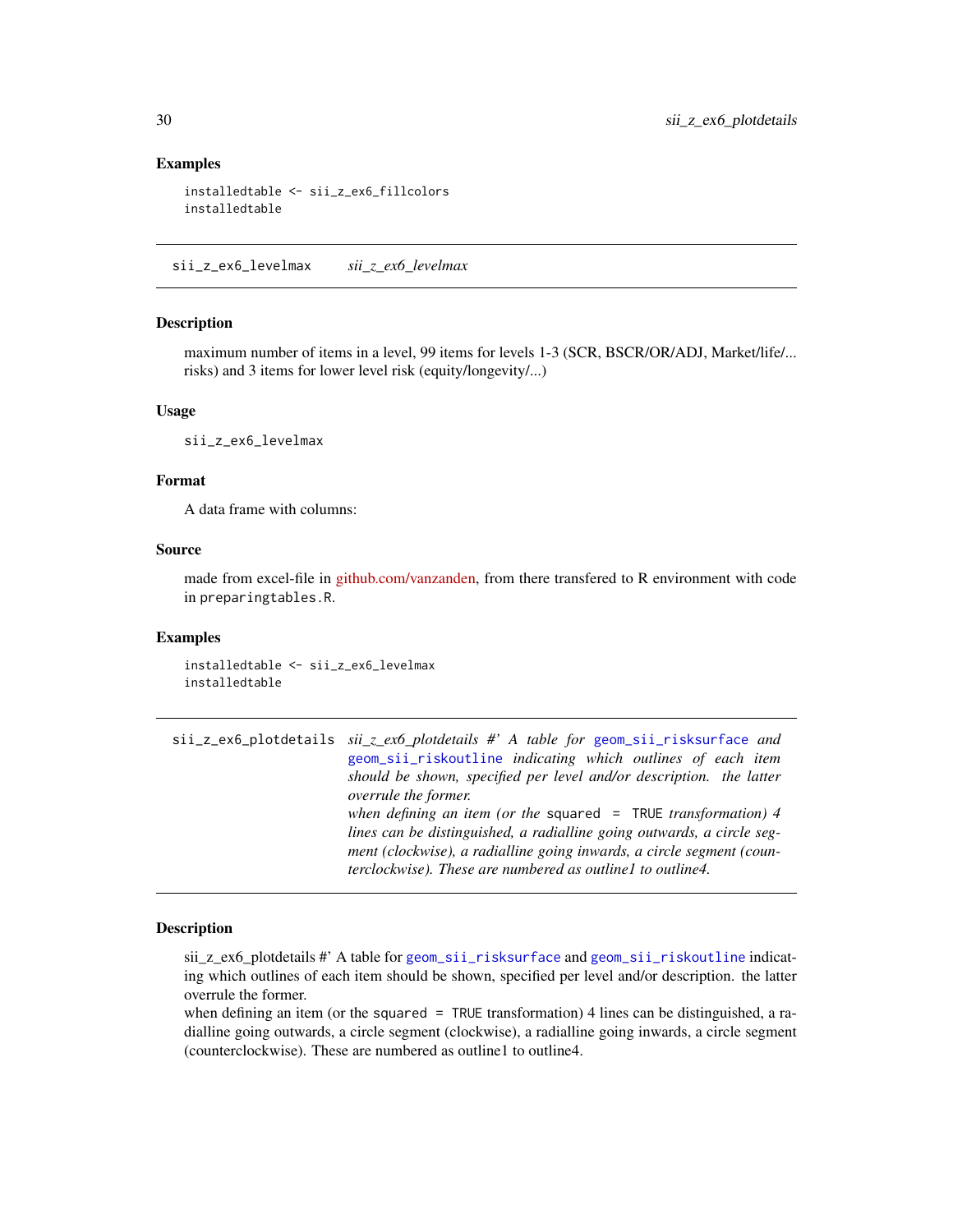## <span id="page-30-0"></span>Usage

sii\_z\_ex6\_plotdetails

## Format

A data frame with columns:

- levelordescription string with format *'level(numeric)' [<point> 'sublevel(numeric)'] ['d']* i.e. 1, 2.01, 3.1d where d indicates a diversification component  $AND/OR$  description(s) from the corresponding structure
- surface boolean (logical): the surface
- outline1 boolean (logical): the radial line
- outline2 boolean (logical): the outer line
- outline3 boolean (logical): the radial line
- outline4 boolean (logical): the inner line
- outline11 NOT YET IMPLEMENTED: boolean (logical): analogue to outline1, but but only for the first plotted component of that level. The components in each level are plotted clockwise
- outline13 NOT YET IMPLEMENTED: boolean (logical): analogue to outline3, but but only for the last plotted component of that level.

## Source

determined based on specification of EIOPA standard formula Solvency II structure made from excel-file in [github.com/vanzanden,](https://github.com/vanzanden/ggsolvencyii/tree/master/_data_helperfiles) from there transfered to R environment with code in preparingtables.R.

## Examples

installedtable <- sii\_z\_ex6\_plotdetails installedtable

sii\_z\_ex6\_structure *sii\_z\_ex6\_structure*

## Description

a standard formula structure (as of 2016), with descriptions in English.

## Usage

sii\_z\_ex6\_structure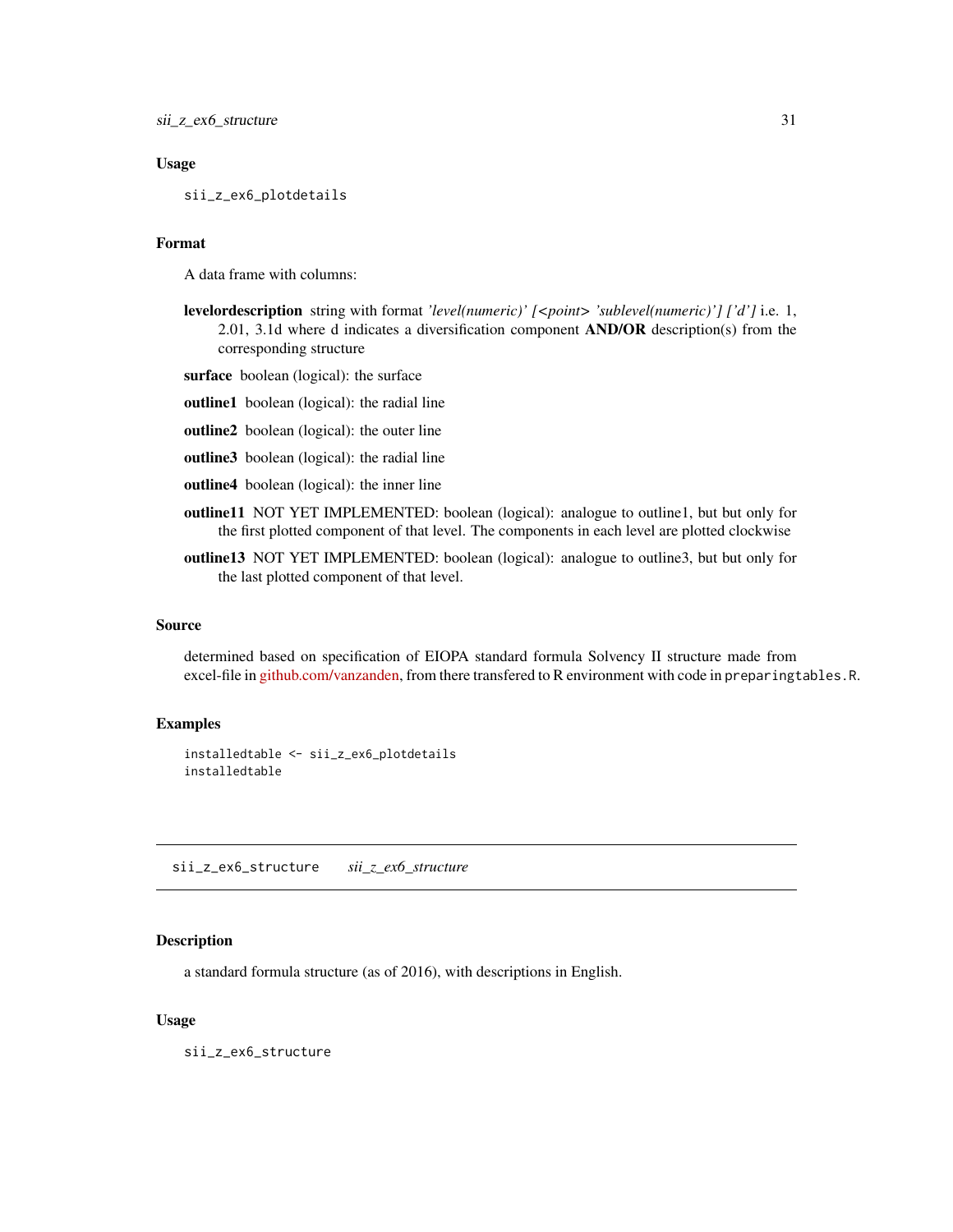## <span id="page-31-0"></span>Format

A data frame with columns:

description string: the name of the component

- level string with format *'level(numeric)' [<point> 'sublevel(numeric)'] ['d']* i.e. 1, 2.01, 3.1d where d indicates a diversification component
- childlevel string, same format as level, indicating the level of which the components combine into this level

## Source

determined based on specification of EIOPA standard formula Solvency II structure. made from excel-file in [github.com/vanzanden,](https://github.com/vanzanden/ggsolvencyii/tree/master/_data_helperfiles) from there transfered to R environment with code in preparingtables.R.

## Examples

installedtable <- sii\_z\_ex6\_structure installedtable

sii\_z\_ex7\_data *sii\_z\_ex7\_data*

## Description

example dataset, in tidyverse format, with all columns of the complete SF16 structure present in the data but with only a few risks filled with non-zero values,

#### Usage

sii\_z\_ex7\_data

## Format

A data frame with columns:

- tijd numerical: a representation of an x value: The x aesthetic could also be a normal numbering, or a longitude
- ratio numerical: solvency II ratio, a representation of an y value: y aesthetic could also be a lattitude

description character: component of the structure

id number: a grouping item

waarde numerical: positive for risks, negative for diversification effects

vergelijkmet numerical: a reference to the id of another datapoint #'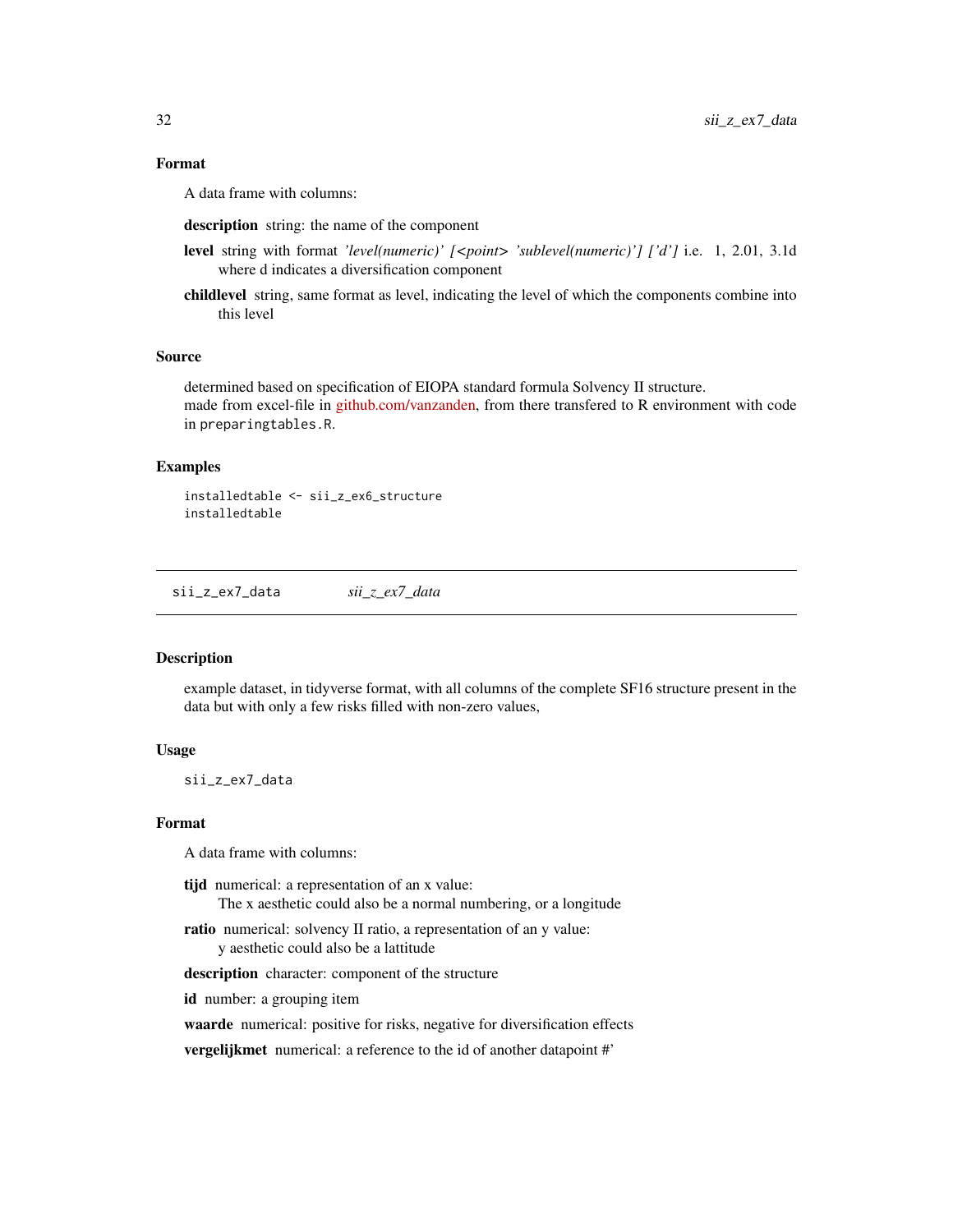## <span id="page-32-0"></span>Source

loosely based on public SFCR report of a medium sized dutch life insurer made from excel-file in [github.com/vanzanden,](https://github.com/vanzanden/ggsolvencyii/tree/master/_data_helperfiles) from there transfered to R environment with code in preparingtables.R.

## Examples

```
installedtable <- sii_z_ex7_data
installedtable
```
sii\_z\_ex7\_plotdetails *sii\_z\_ex7\_plotdetails #' A table for* [geom\\_sii\\_risksurface](#page-6-1) *and* [geom\\_sii\\_riskoutline](#page-3-1) *indicating which outlines of each item should be shown, specified per level and/or description. the latter overrule the former. when defining an item (or the* squared = TRUE *transformation) 4 lines can be distinguished, a radialline going outwards, a circle segment (clockwise), a radialline going inwards, a circle segment (counterclockwise). These are numbered as outline1 to outline4.*

## Description

sii\_z\_ex7\_plotdetails #' A table for [geom\\_sii\\_risksurface](#page-6-1) and [geom\\_sii\\_riskoutline](#page-3-1) indicating which outlines of each item should be shown, specified per level and/or description. the latter overrule the former.

when defining an item (or the squared  $=$  TRUE transformation) 4 lines can be distinguished, a radialline going outwards, a circle segment (clockwise), a radialline going inwards, a circle segment (counterclockwise). These are numbered as outline1 to outline4.

#### Usage

sii\_z\_ex7\_plotdetails

## Format

A data frame with columns:

levelordescription string with format *'level(numeric)' [<point> 'sublevel(numeric)'] ['d']* i.e. 1, 2.01, 3.1d where d indicates a diversification component  $AND/OR$  description(s) from the corresponding structure

- surface boolean (logical): the surface
- outline1 boolean (logical): the radial line
- outline2 boolean (logical): the outer line
- outline3 boolean (logical): the radial line
- outline4 boolean (logical): the inner line

outline11 NOT YET IMPLEMENTED: boolean (logical): analogue to outline1, but but only for the first plotted component of that level. The components in each level are plotted clockwise

outline13 NOT YET IMPLEMENTED: boolean (logical): analogue to outline3, but but only for the last plotted component of that level.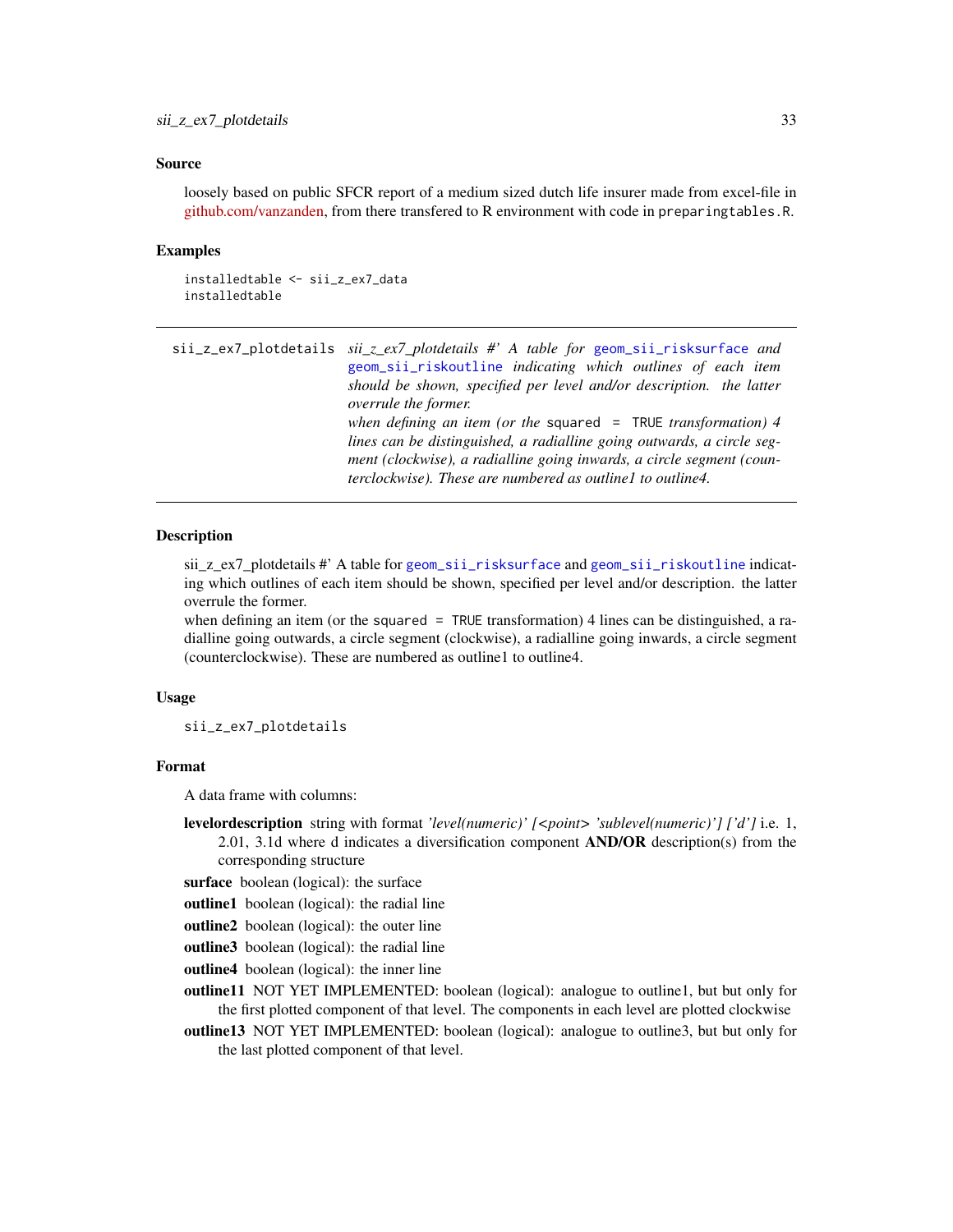## <span id="page-33-0"></span>Source

determined based on specification of EIOPA standard formula Solvency II structure made from excel-file in [github.com/vanzanden,](https://github.com/vanzanden/ggsolvencyii/tree/master/_data_helperfiles) from there transfered to R environment with code in preparingtables.R.

## Examples

```
installedtable <- sii_z_ex7_plotdetails
installedtable
```
stat\_sii\_risksurface *stat\_sii\_risksurface*

## Description

returns a 'ggplot2' object with filled, concentric circle(part)s, defined by the values of a hierarchy of levels.

## Usage

```
stat_sii_risksurface(mapping = NULL, data = NULL,
  geom = "sii_risksurface", position = "identity",
  show.legend = TRUE, inherit.aes = TRUE, na.rm = FALSE,
  levelmax = 99, structure = ggsolvencyii::sii_structure_sf16_eng,
 maxscrvalue = NULL, aggregatesuffix = "_other", scaling x = 1,scalingy = 1, rotationdegrees = NULL, rotationdescription = NULL,
  squared = FALSE, plot details = NULL, ...
```
## Arguments

| mapping     | required aes(thetics) : x (i.e. time, longitude), y (i.e SCR ratio, lattitude), id,<br>description (), value                                                                                                                                                                                                                                                                                                                                                                                                                                               |
|-------------|------------------------------------------------------------------------------------------------------------------------------------------------------------------------------------------------------------------------------------------------------------------------------------------------------------------------------------------------------------------------------------------------------------------------------------------------------------------------------------------------------------------------------------------------------------|
| data        | the dataset in tidyverse format (column 'description' as a factor). see examples<br>in sii_z_ex2_data or sii_z_ex3_data                                                                                                                                                                                                                                                                                                                                                                                                                                    |
| geom        | the default is geom_sii_risksurface                                                                                                                                                                                                                                                                                                                                                                                                                                                                                                                        |
| position    | standard ggplot function                                                                                                                                                                                                                                                                                                                                                                                                                                                                                                                                   |
| show.legend | standard ggplot function                                                                                                                                                                                                                                                                                                                                                                                                                                                                                                                                   |
| inherit.aes | standard ggplot function                                                                                                                                                                                                                                                                                                                                                                                                                                                                                                                                   |
| na.rm       | standard ggplot function                                                                                                                                                                                                                                                                                                                                                                                                                                                                                                                                   |
| levelmax    | (integer or dataframe, default = $99$ )<br>a positive integer or a dataframe with columns 'level' and 'levelmax'.<br>The maximum amount of items in a certain level to be plotted. The smallest<br>items are combined to one item. In the case level consisting of 7 items has a<br>levelmax of 5 this results in 4 separate items and one grouped item.<br>For a less detailed plot sii_levelmax_sf16_995 and sii_levelmax_sf16_993<br>are present in the package where the components of market, life, non-life, health<br>are combined in 5 or 3 items. |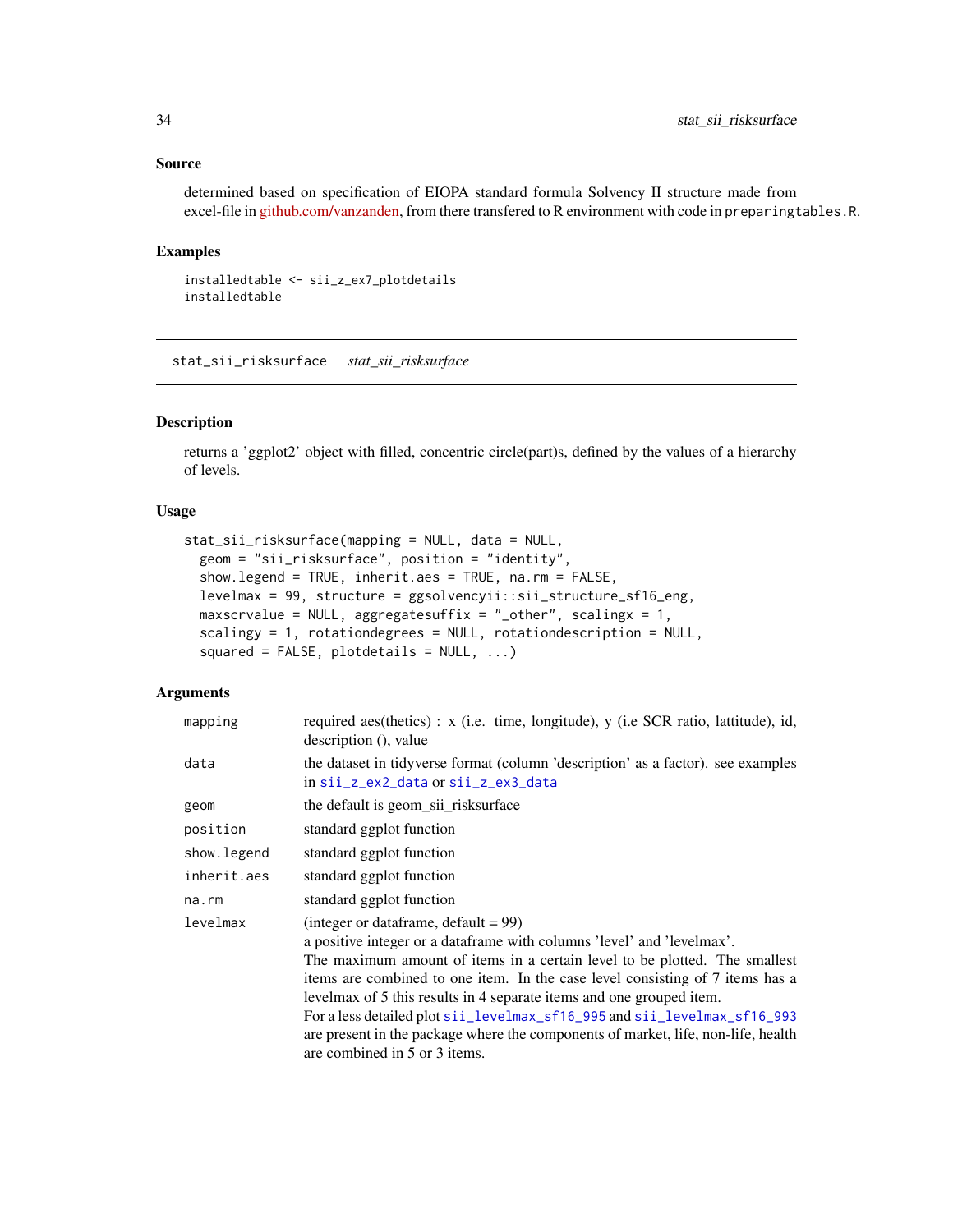<span id="page-34-0"></span>

| structure           | (dataframe: default = sii_structure_sf16_eng)<br>A representation of the buildup from individual risks to the SCR. columns are                                                                                                                                                                                                                                                                                                                                                                                                                       |
|---------------------|------------------------------------------------------------------------------------------------------------------------------------------------------------------------------------------------------------------------------------------------------------------------------------------------------------------------------------------------------------------------------------------------------------------------------------------------------------------------------------------------------------------------------------------------------|
|                     | 1. description (chr),                                                                                                                                                                                                                                                                                                                                                                                                                                                                                                                                |
|                     | 2. level (chr),<br>3. childlevel (chr)                                                                                                                                                                                                                                                                                                                                                                                                                                                                                                               |
|                     | . In the standard formula structure, SCR has level 1, with childlevel 2. This<br>means it consists of all datalines with level $== 2$ , ie. "BSCR", "operational"<br>and "Adjustment-LACDT". lines in the dataset with a suffix "d" behind the<br>levelnumber are diversification items. As of now these are not used in any cal-<br>culation. the values in column "description" in the dataset need to match the de-<br>scription in this file. The package contains also a file sii_structure_sf16_nld<br>with Dutch terms in description column. |
| maxscrvalue         | (optional, double, default = NULL)<br>the scale of the different plot elements is is by default measured to the largest<br>level 1 element (i.e. SCR) in the dataset, this can be overridden by this parameter<br>for example when combining several plots                                                                                                                                                                                                                                                                                           |
| aggregatesuffix     |                                                                                                                                                                                                                                                                                                                                                                                                                                                                                                                                                      |
|                     | $(string, default = "other")$<br>When a certain level contains more items than specified by levelmax the smallest<br>items are combined. The description is of the name of the one higher level (lower<br>number) with a suffix                                                                                                                                                                                                                                                                                                                      |
| scalingx            | (optional, positive value , default = $1$ )<br>for plots where units in x and y are different in magnitude distortion can occur.<br>This parameter scales only in x-direction                                                                                                                                                                                                                                                                                                                                                                        |
| scalingy            | (optional, positive value, $default = 1$ )<br>for plots where units in x and y are different in magnitude distortion can occur.<br>This parameter scales only in y-direction                                                                                                                                                                                                                                                                                                                                                                         |
| rotationdegrees     |                                                                                                                                                                                                                                                                                                                                                                                                                                                                                                                                                      |
|                     | (optional, integer, -360 to 360, default = NULL)<br>when given, the fixed amount of degrees (positive is clockwise) of which each<br>item is rotated (as in a compass, -90 is a quarter rotation anti-clockwise), additive<br>to possible rotation to description                                                                                                                                                                                                                                                                                    |
| rotationdescription |                                                                                                                                                                                                                                                                                                                                                                                                                                                                                                                                                      |
|                     | (optional, string, default = NULL)<br>default the orientation of the lower level (higher number) circles is based on the<br>structure. When this parameter is not NULL then the circles are rotated in such<br>a way that the indicated item lies in the "north-east" part of the circle.                                                                                                                                                                                                                                                            |
| squared             | (optional, boolean, default = FALSE)<br>when set to TRUE plot returns a square representation. Compared with a circle<br>representation of the same data the height and width of the square are smaller<br>than the radius of the circle. Segments which fall in the corner parts of the square<br>are smaller than equally sized part which fall in the vertical or horizontal parts<br>of the square.                                                                                                                                              |
| plotdetails         | (optional) a table with columns 'levelordescription' and 'surface', indicating<br>which circle elements to plot. When no table is provided all segments are plot-<br>ted. example 3 shows how to combine geom_sii_risksurface and geom_sii_riskoutline                                                                                                                                                                                                                                                                                               |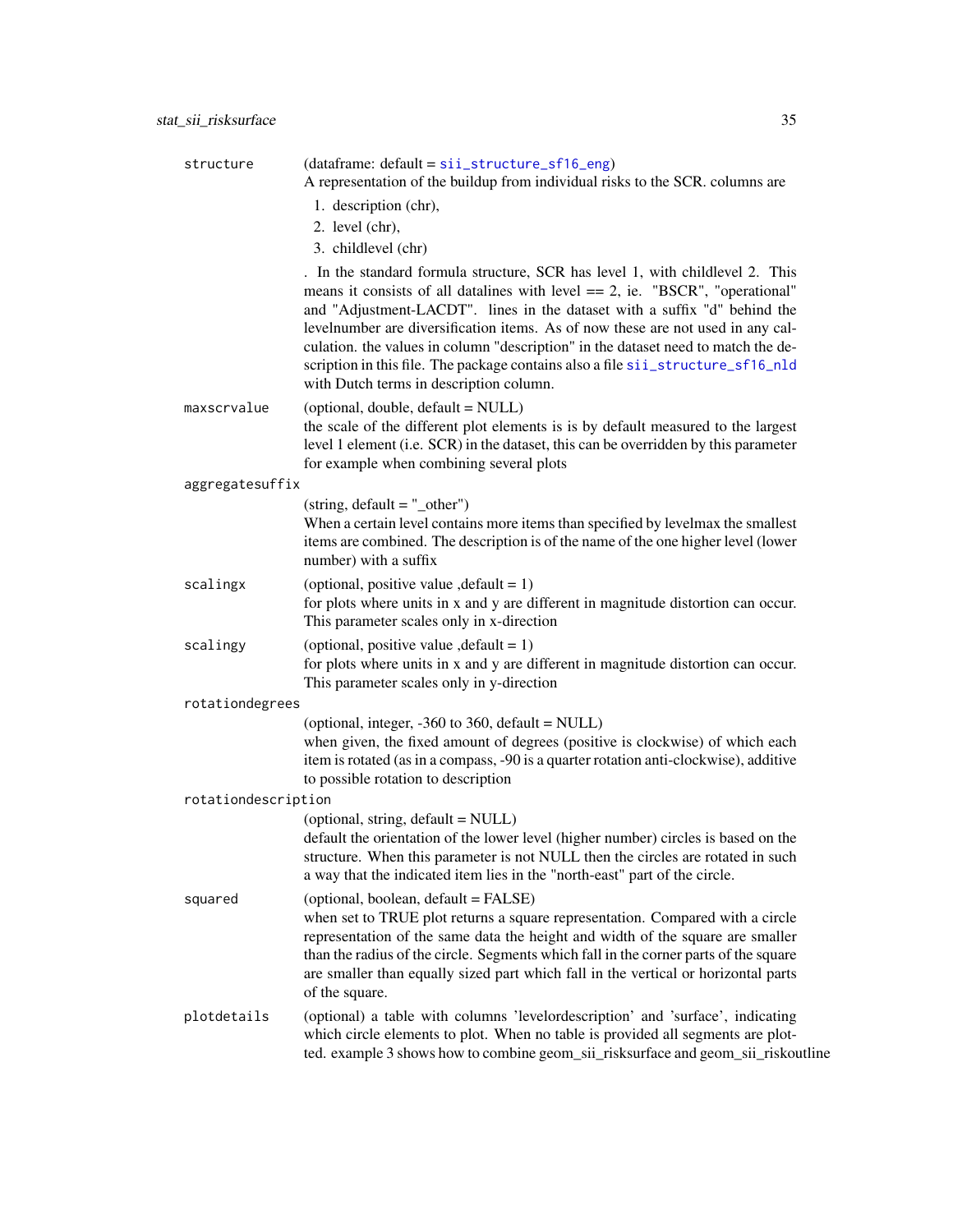<span id="page-35-0"></span>by using using table [sii\\_z\\_ex3\\_plotdetails](#page-23-1). geom\_sii\_riskoutline uses other columns in the same table ... ellipsis, a standard R parameter

## Value

a ggplot object